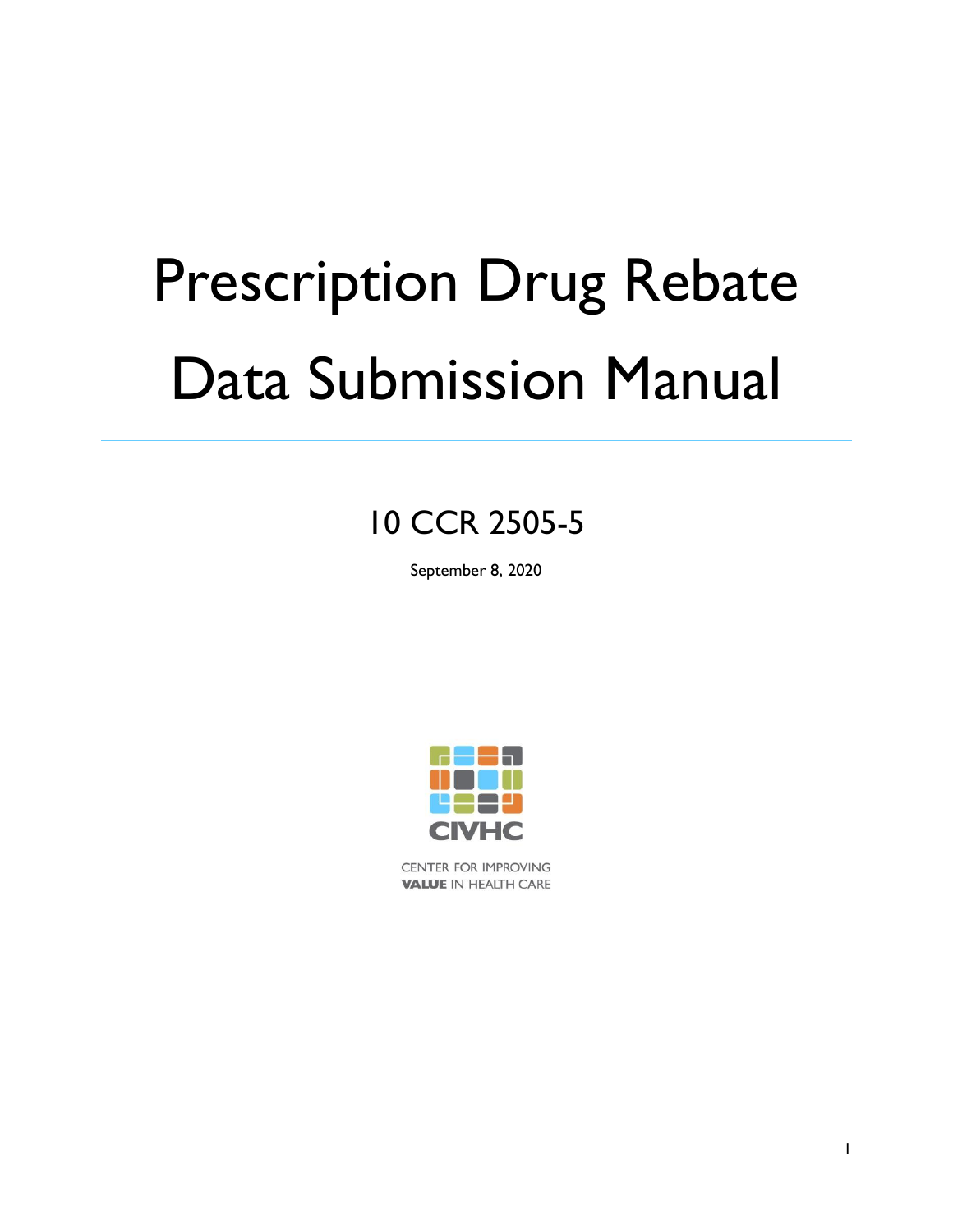## **Table of Contents**

- 1. Introduction
- 2. Why Collect Prescription Drug Rebate Data?
- 3. File Submission Instructions and Schedule
- 4. Waivers
- 5. Changes to the Drug Rebate Data Submission Manual
- 6. Data Submission of Drug Rebate Data
- 7. Data Submission of Pharmacy Benefit Manager (PBM) Contract Information
- 8. Data File Content
	- a. Drug Rebate File Content
	- b. PBM Contract Information Content

Appendix A: Waiver Instructions and Form

Appendix B: File Samples

- a. Completed Prescription Drug Data File
- b. Completed PBM Contract Information Supplement

Appendix C: Frequently Asked Questions

Appendix D: SFTP Transmission Instructions

Note: The Center for Improving Value in Health Care (CIVHC) is basing its approach to collecting information about Prescription Drug Rebates on a program established by the Massachusetts Center for Healthcare Information and Analysis (CHIA). The instructions in this document include language from a 2018 Data Specification Manual to payers about requirements for submitting data on drug rebates. We wish to express our thanks to CHIA for their generous assistance in the creation of this document.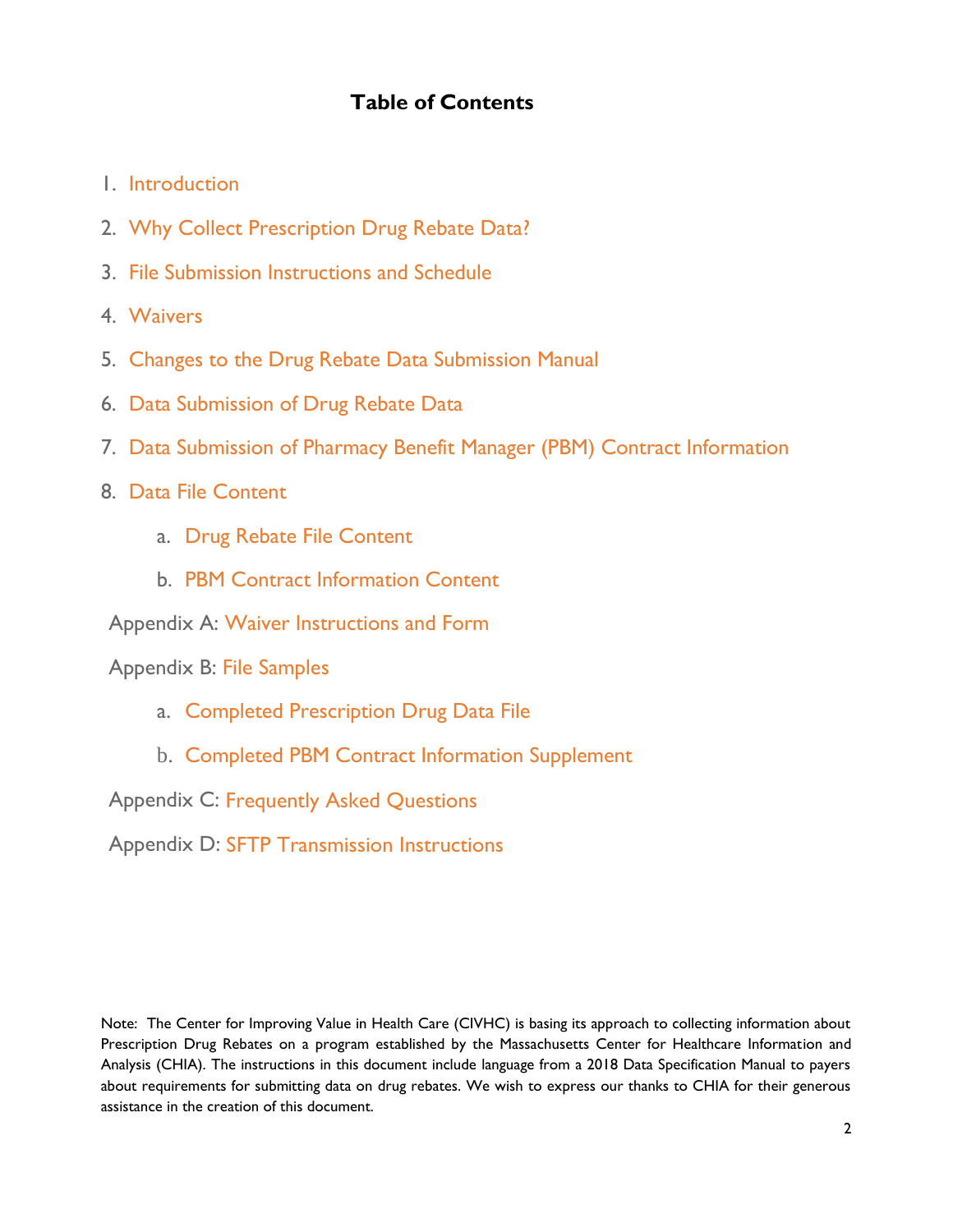## 1. Introduction

In October 2018 and in accordance with Code of Colorado Regulation 10 CCR 2505-5, the Department of Health Care Policy and Financing (HCPF) changed the rules governing the All Payer Claims Database (APCD) Data Submission Guide (DSG) to require the Center for Improving Value in Health Care (CIVHC) to collect data on alternative payment models and prescription drug rebate information from public and private payers. With the adoption of the Data Submission Guide v11.5, passed in April 2020, the collection of drug rebate data was expanded to include high-level information about each payer's Pharmacy Benefit Manager (PBM) contract.

Prescription drug rebate is defined as aggregated information regarding the total amount of any prescription drug rebates and other pharmaceutical manufacturer compensation or price concessions paid by pharmaceutical manufacturers to a payer or their pharmacy benefit manager(s). PBM Contract Information is a supplement to the drug rebate file and describes the contractual arrangement a payer has with its PBM.

This Data Submission Manual provides technical details to assist payers in reporting and filing prescription drug rebate data and PBM contract information. **CIVHC recommends that payers coordinate efforts to complete the drug rebate file between the department responsible for managing agreements with pharmacy benefit managers or drug manufacturers and the department responsible submitting monthly files to the APCD** to ensure that details, such as Insurance Product Type and prescription drug expenditures, are accurate.

## 2. Why Collect Drug Rebate Data?

The goal for collecting drug rebate data is to measure the effect of prescription drug rebates and other compensation on pharmacy spending and spending growth. The purpose of collecting PBM contract information is to understand the role of the PBM in managing the pharmacy benefit and negotiating drug manufacturer rebates and other compensation, which are important when analyzing the total impact of rebates and other compensation in offsetting expenditures for prescription drugs.

## 3. File Submission Instructions and Schedule

Payers can access CIVHC's APM data submission Excel file from the CIVHC website [here](https://www.civhc.org/get-data/co-apcd-overview/data-submission/) and should submit APM information according to the following schedule:

| Alternative Payment Model and Drug Rebate Data Submission Schedule |                                                             |  |  |  |
|--------------------------------------------------------------------|-------------------------------------------------------------|--|--|--|
| Date                                                               | <b>Files Due</b>                                            |  |  |  |
| July 1, 2020                                                       | • Waiver request due (if applicable)                        |  |  |  |
| July 15, 2020                                                      | • Test files of data for 2017 due                           |  |  |  |
| September 30, 2020                                                 | • Final files for three calendar years, 2017, 2018 and 2019 |  |  |  |

**Files should be submitted in Excel format (.xlsx, .xls, or .csv) through the SFTP server**.

Naming conventions should follow the template:

TESTorPROD\_PayerID\_SubmissionYearDueFileTypeVersionNumber.xlsx

For example, the following naming conventions will be used for testing and production in 2020: TEST\_0000\_2020DRv01. xlsx PROD\_0000\_2020DRv02. xlsx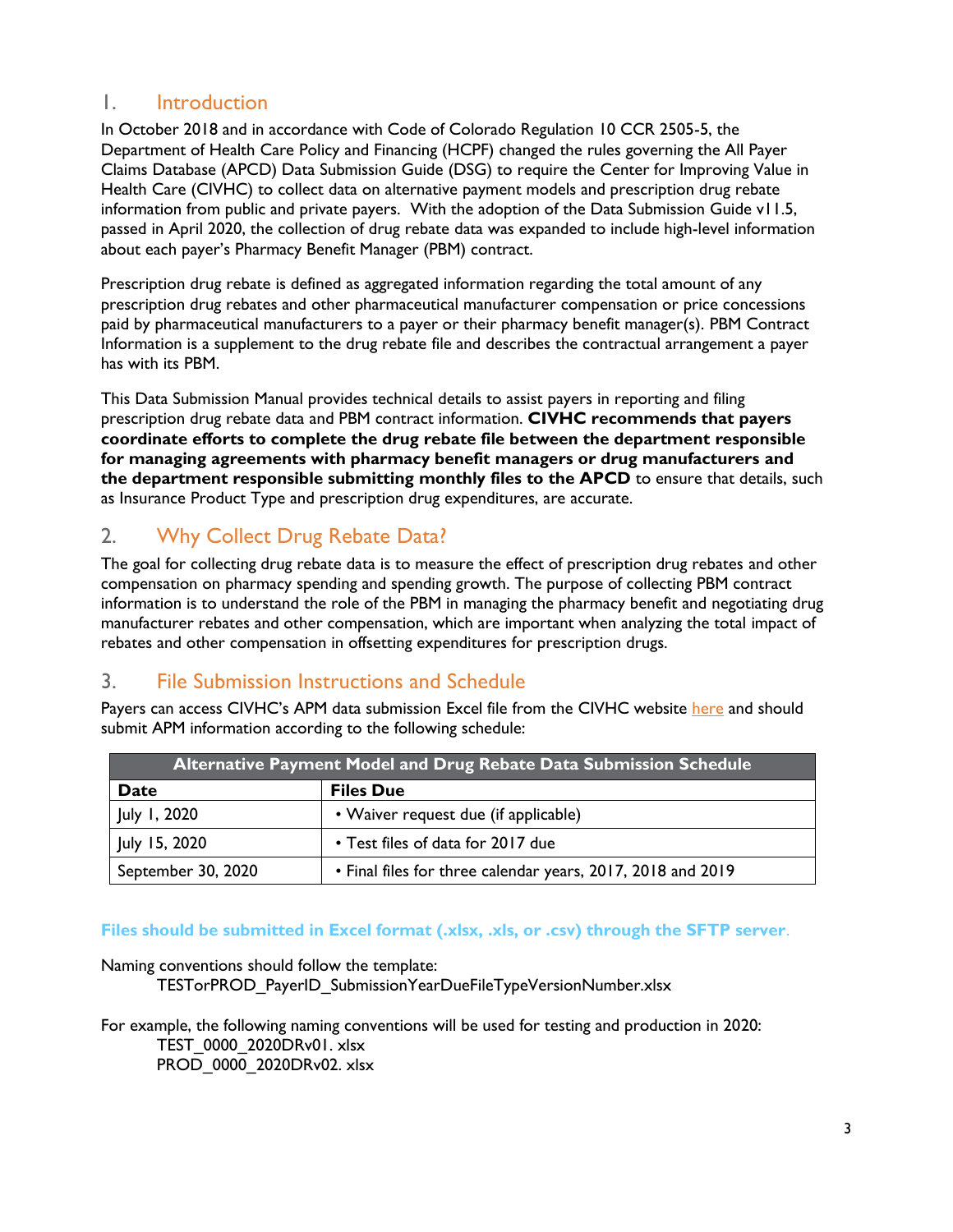The Drug Rebate file consists of two separate tabs: the first tab, labeled 'DR' captures the number of members and member months, pharmacy expenditures, and drug rebates. The second tab, labeled 'PBM', captures summary information about a payer's contract with its PBM.

### 4. Waivers

CIVHC will work collaboratively with payers to ensure that required drug rebate data are submitted in a manner that satisfies the intent of the Data Submission Guide rules. These rules have been put in place to deliver a high quality, reliable source of data for Colorado.

CIVHC will consider requests from data submitters for file exemptions under certain circumstances. Data submitters should submit a waiver request for the Drug Rebate filing if the organization meets one of the following criteria:

- 1) Payer does not provide prescription drug benefits (e.g. payer only provides medical benefits, payer only provides dental benefits, etc.)
- 2) Payer only provides supplemental insurance (e.g. Medicare Supplemental policies only)
- 3) Payer does not receive any rebates or other compensation from drug manufacturers/PBMs

If you believe your organization is not obligated to submit a Drug Rebate file, but your circumstances do not fall under items 1, 2, or 3 above, please contact CIVHC.

Please see Appendix A for instructions for filing a waiver and waiver form.

## 5. Changes to the Drug Rebate Submission Manual

The following are changes to this Drug Rebate Data Submission Manual, which were adopted following the Data Submission Guide v11.5 Rule Hearing on April 15, 2020.

- Data fields previously labeled "drug rebate" are now labeled "drug rebate/other compensation" to remind submitters that the fields are intended to capture manufacturer drug rebates and all other compensation conferred to the payer.
- Add a requirement that payers submit a supplement to the drug rebate file that describes the contractual arrangement they have with their pharmacy benefit manager (PBM). The supplement will be used to collect information about the:
	- o PBM role in drug formulary management
	- o PBM role in negotiating rebates with drug manufacturers
	- $\circ$  Percentage of drug manufacturer rebates and other compensation the PBM conferred to the payer

## 6. Data Submission of Prescription Drug Rebate Details

Prescription drug rebate files capture several types of data, including:

- Payer summary information and comments
- Member Months, for members residing in Colorado
	- o A Colorado resident is defined as any eligible member whose residence is within the State of Colorado, and all covered dependents. An exception to this is subscribers covered under a student plan. In this case, any student enrolled in a student plan for a Colorado college/university would be considered a Colorado resident regardless of their address of record.
- Pharmacy Expenditures, by insurance category and generic/brand/specialty status
- Prescription Drug Rebates, by insurance category and generic/brand/specialty status
- Pharmacy Benefit Manager contract information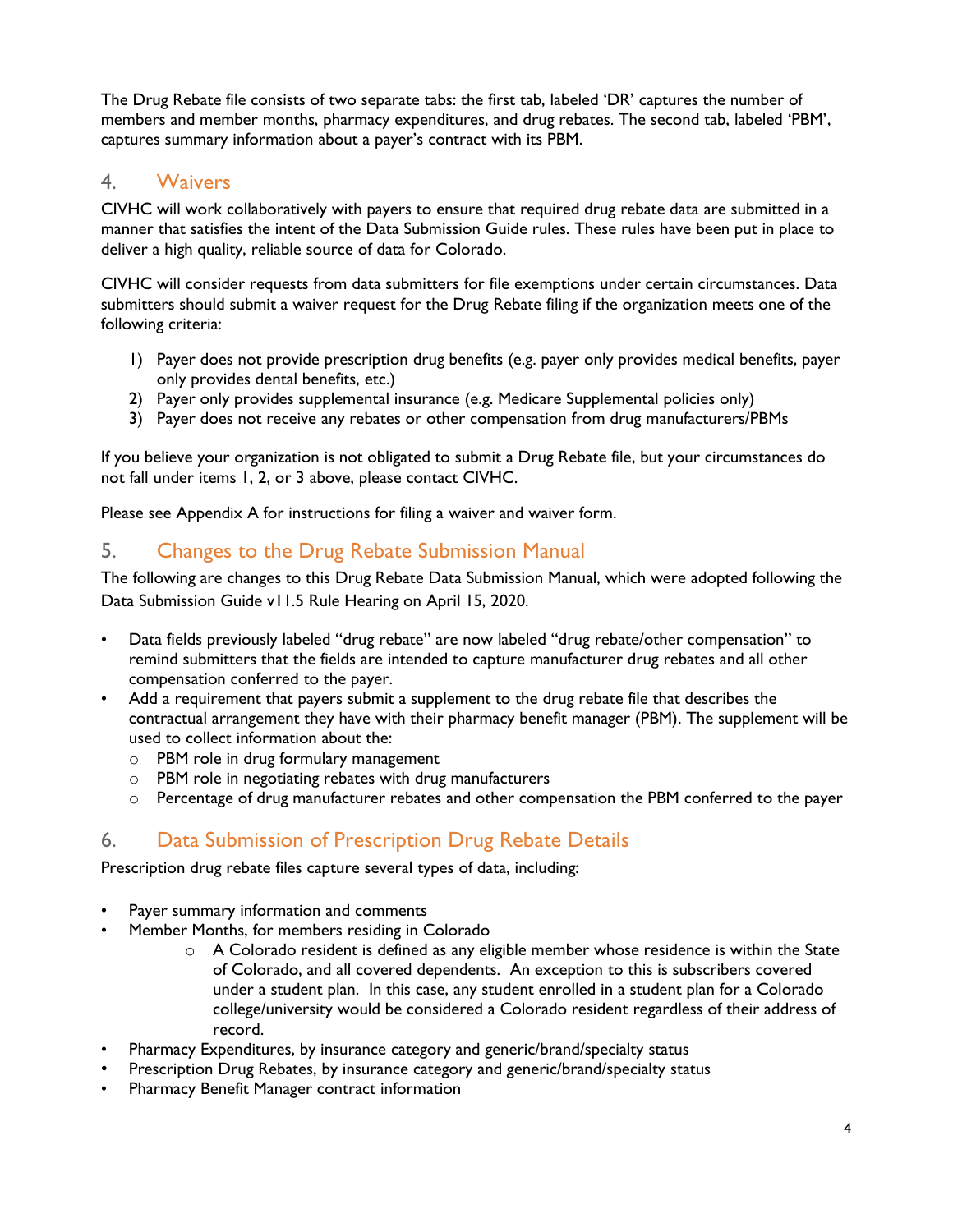When reporting rebates, payers should report the total rebates and other compensation **received from the PBM**. If a payer does not utilize a PBM, then the carrier should report the total rebates and other compensation received directly from drug manufacturers.

This diagram provides a simplified illustration of the prescription drug supply chain and the flow of drugs, payments and rebates. It is a useful guide for describing drug rebate file reporting requirements. Payers with PBMs should report the total amount represented by the *gray* line. If the submitter is a PBM, then it should report the total amount represented by the *orange* line.



#### **Rebate Data Specifications (DR Tab)**

The payer is expected to record prescription drug rebate data in the Prescription Drug Rebate Submission DSG 11.5 Excel template. Below is a description of each field.

**Payer Code:** The CIVHC-assigned organization ID for the payer or carrier submitting the file.

Payer Name: The name of the payer or carrier submitting the file.

**Insurance Category:** The insurance category being reported, according to Table B.1.A. Insurance Type of the Data Submission Guide, displayed below. Payers shall submit drug rebate information for all insurance categories for which they have business. Payers reporting under the "99 Other" category will be asked to identify the type of insurance reflected in this category.

| Code | <b>Insurance Type Code Description</b>                   |
|------|----------------------------------------------------------|
| 12   | Preferred Provider Organization (PPO)                    |
| 13   | Point of Service (POS)                                   |
| 15   | Indemnity Insurance                                      |
| 16   | Health Maintenance Organization (HMO) Medicare Advantage |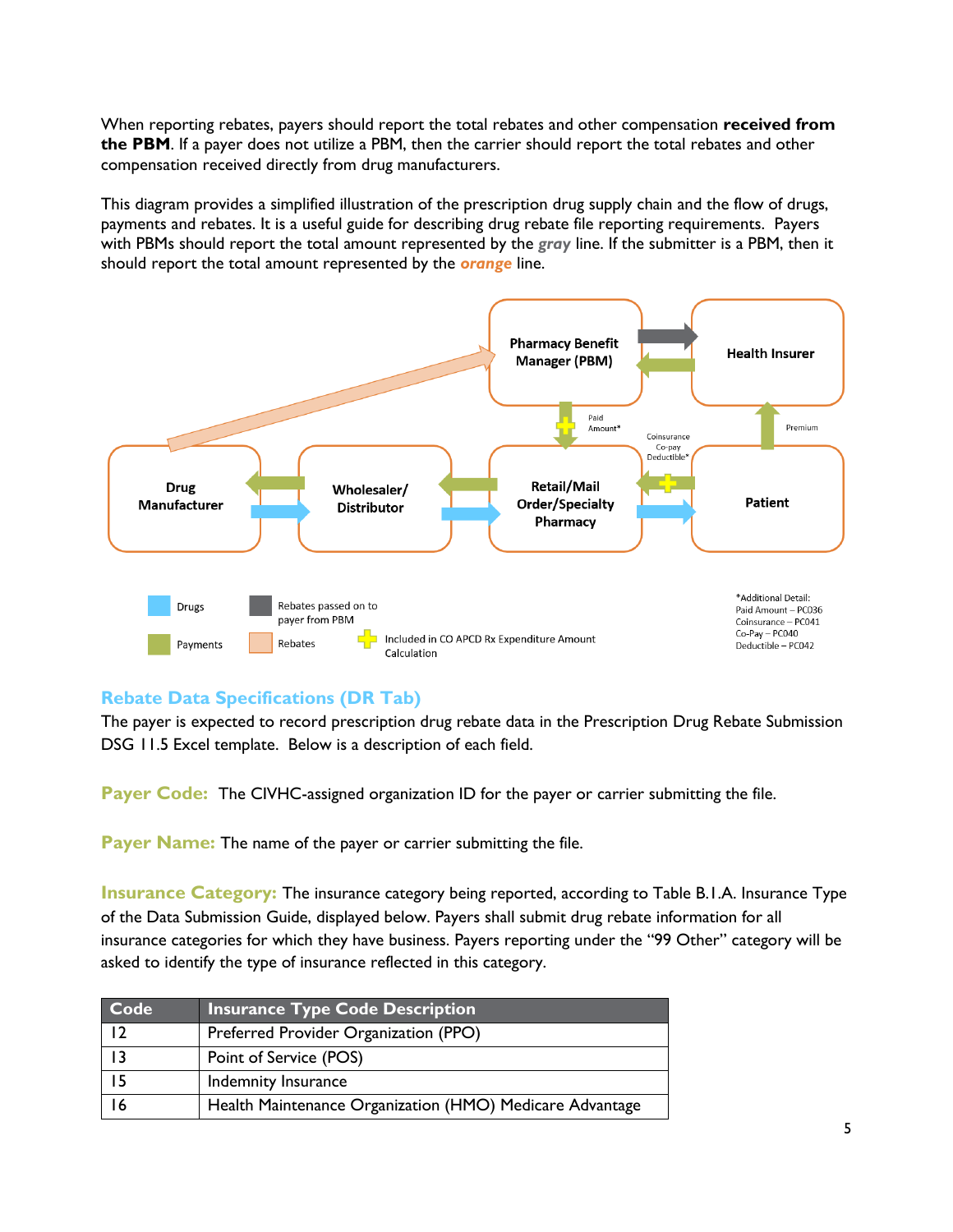| Code      | <b>Insurance Type Code Description</b> |
|-----------|----------------------------------------|
| 17        | Dental Maintenance Organization (DMO)  |
| <b>DN</b> | Dental                                 |
| HM        | Health Maintenance Organization        |
| <b>MA</b> | Medicare Part A                        |
| MB        | Medicare Part B                        |
| <b>MC</b> | Medicaid                               |
| <b>MD</b> | Medicare Part D                        |
| <b>MP</b> | <b>Medicare Primary</b>                |
| QM        | <b>Qualified Medicare Beneficiary</b>  |
| TV        | Title V                                |
| 99        | Other                                  |
| <b>SP</b> | Medicare Supplemental (Medi-gap) plan  |
| CP        | <b>Medicaid CHIP</b>                   |
| <b>MS</b> | Medicaid Fee for service               |
| <b>MM</b> | Medicaid Managed care                  |
| CS        | Commercial Supplemental plan           |

**Calendar Year (DR004):** The payer must enter the calendar year for which the drug rebate data will be reported. Prescription drug rebate data should be reported based on drug fill date.

**Member Population (DR005):** The population for which prescription drug rebate data must be reported are covered members who are residents of Colorado. A Colorado resident is defined as any eligible member whose residence is within the State of Colorado, and all covered dependents. An exception to this is subscribers covered under a student plan. In this case, any student enrolled in a student plan for a Colorado college/university would be considered a Colorado resident regardless of their address of record. If the payer cannot report the information requested for Colorado residents only, they should contact CIVHC. This field should contain a numeric value.

Payers should only include information pertaining to members for which they are the primary payer, and exclude information for members for which they were the secondary or tertiary payer.

Please note that for the Commercial insurance category, payers should only report on those members for whom they have complete pharmacy expenditure and prescription drug rebate information. (Members for whom payers have complete expenditure and drug rebate information but whose expenditures were \$0 during the calendar year because the members did not fill a prescription should be included). Any members for which a payer has no pharmacy expenditure or prescription drug rebate data, or partial pharmacy expenditure or prescription drug rebate data, should be excluded from this data reporting. As a result, all member month, pharmacy expenditure, and prescription drug rebate data for excluded members should be excluded from this data filing.

**Member Months (DR006):** The number of members receiving primary health insurance coverage by a plan over the specified period of time expressed in months of membership. The member months provided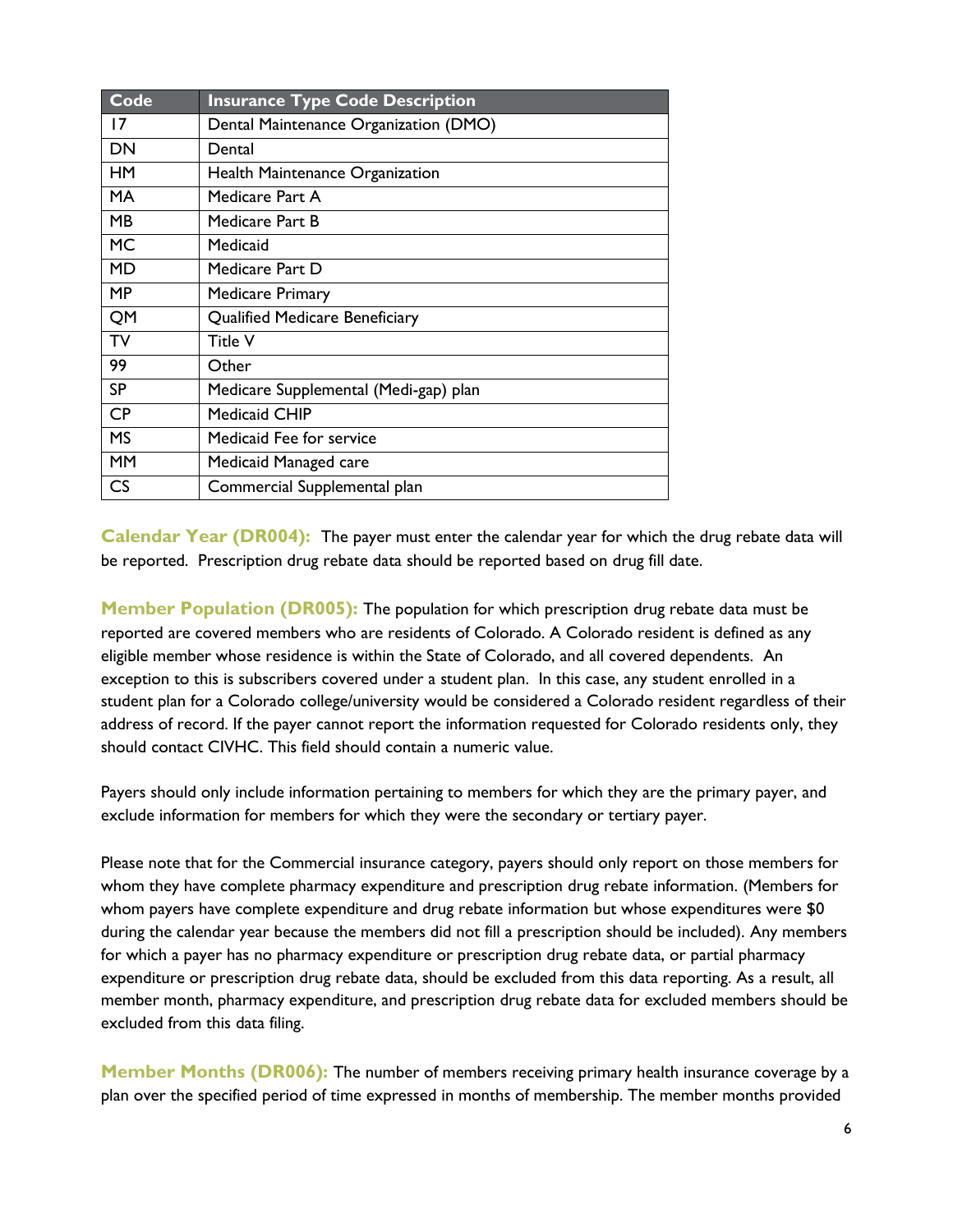in this field should correspond to the patient population identified in Member Population. All members in the defined member population must be counted in the member month value.

#### **Pharmacy Expenditure Amounts (applicable to Total Pharmacy Expenditure Amount (DR007) and for Specialty and Non-Specialty Brand and Generic Drugs (DR008 –**

**DR010):** The sum of all incurred claim allowed payment amounts to pharmacies for prescription drugs, biological products, or vaccines as defined by the payer's prescription drug benefit in a given calendar year. This amount shall include member cost sharing amounts. This shall include all incurred claims for individuals included in the member population regardless of where the prescription drugs are dispensed (i.e., includes claims from in-state and out-of-state providers). Claims should be attributed to a calendar year based on the date of fill.

The allowed paid amount is equal to the total payment amounts to a pharmacy including all payer paid amounts, pharmacy benefit manager (PBM) paid amounts, and member cost sharing. This amount shall include direct drug costs and exclude non-claim costs. Importantly, this amount shall not reflect prescription drug rebates in any way (i.e., the amount must not be reduced by prescription drug rebates).

**Pharmacy Expenditure Amount: Specialty Drugs (DR008)**: A drug defined as a specialty drug by the payer or under the terms of a payer's contract with its PBM. Specialty drug expenditure and rebate amounts should be mutually exclusive from non-specialty brand drug and non-specialty generic drug expenditure and rebate amounts.

**Pharmacy Expenditure Amount: Non-Specialty Brand Drugs (DR009)**: A drug defined as a non-specialty brand drug by the payer or under the terms of a payer's contract with its PBM. Non-specialty brand drug expenditure and rebate amounts should be mutually exclusive from specialty drug and nonspecialty generic drug expenditure and rebate amounts.

**Pharmacy Expenditure Amount: Non-Specialty Generic Drugs (DR010):** A drug defined as a non-specialty generic drug by the payer or under the terms of a payer's contract with its PBM. Nonspecialty generic drug expenditure and rebate amounts should be mutually exclusive from specialty drug and non-specialty brand drug expenditure and rebate amounts.

**Prescription Drug Rebate/Other Compensation Amount (applicable to Total Prescription Drug Rebate/Other Compensation Amount (DR011) and Rebate/Other Compensation Amounts for Specialty and Non-Specialty Brand and Generic Drugs (DR012 – DR014):** Total rebates, and other price concessions (including concessions from price protection and hold harmless contract clauses) provided by pharmaceutical manufacturers for prescription drugs with specified dates of fill, excluding manufacturer-provided fair market value bona fide service fees. This amount shall include PBM rebate guarantee amounts as well as any additional rebate amounts transferred by the PBM in addition to the rebate guarantee amounts. This amount shall include the total amount of prescription drug rebates and price concessions provided by pharmaceutical manufacturers, regardless of whether they are conferred to the payer directly by the manufacturer, a PBM, or any other entity. In addition, this amount shall include the total amount of prescription drug rebates and price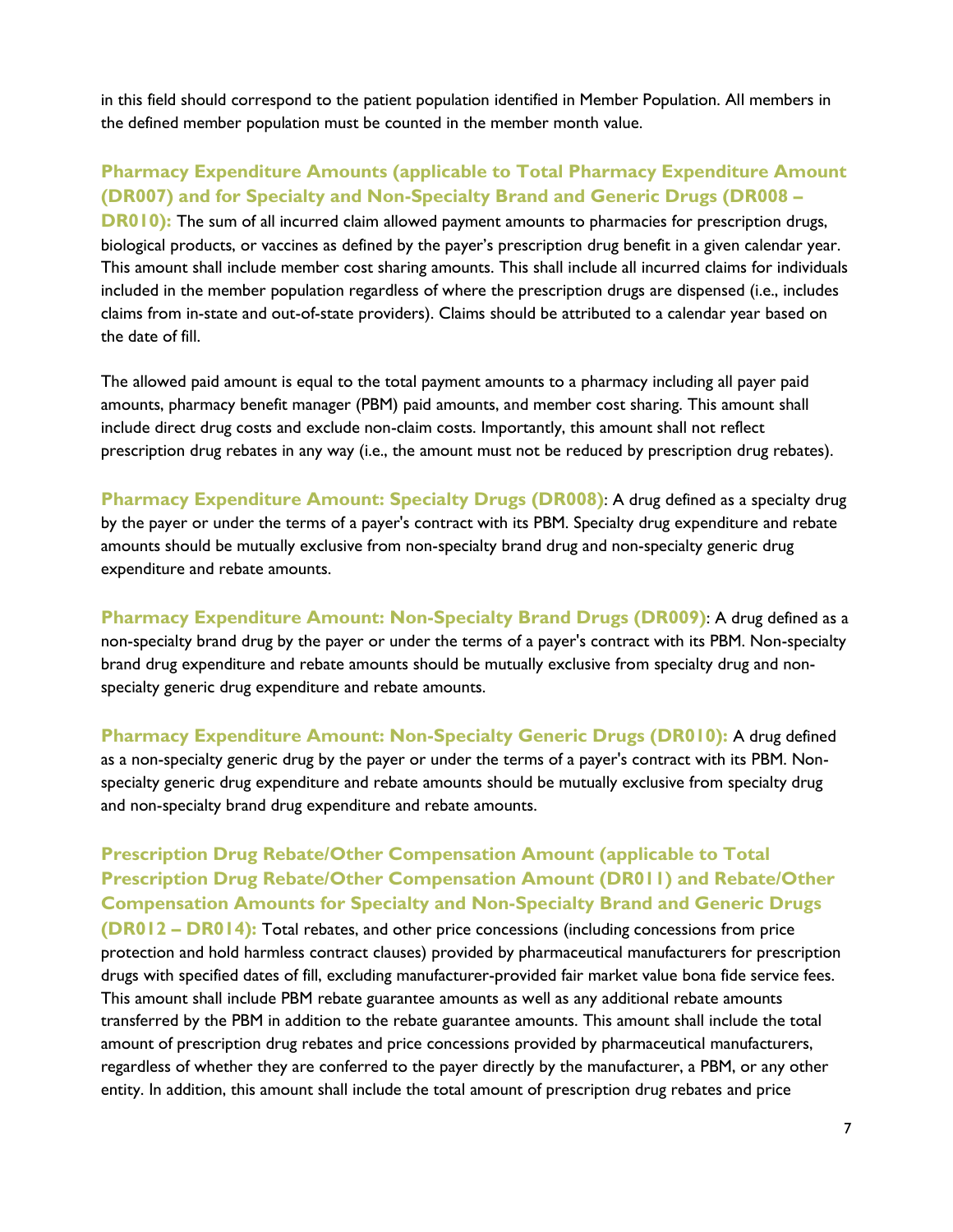concessions provided by pharmaceutical manufacturers, regardless of whether they are conferred to the payer through regular aggregate payments, on a claim-by-claim basis at the point-of-sale, as part of retrospective financial reconciliations (including reconciliations that also reflect other contractual arrangements), or by any other method.

Rebates and other price concessions: A reduction in the amount a buyer (i.e., payer or PBM) pays for an item or service based on an arms-length transaction. The terms of the reduction must be fixed and disclosed in writing to the buyer at the time of the initial purchase to which the reduction applies, and the reduction must not be given by the offer or at the time of sale.

For the purposes of this data collection, Medicare Part D coverage gap discounts shall be treated in the same manner as they are treated for pharmacy expenditures. If coverage gap discounts are excluded from pharmacy expenditures, they should be excluded from prescription drug rebates. If coverage gap discounts are included in pharmacy expenditures, they should be included in prescription drug rebates.

Fair market value bona fide service fees: Fees paid by a manufacturer to a third party (e.g., payers, PBMs, payer- or PBM-owned pharmacies), that represent fair market value for a bona fide, itemized service actually performed on behalf of the manufacturer that the manufacturer would otherwise perform (or contract for) in the absence of the service arrangement (e.g., data service fees, distribution service fees, inventory management fees, product stocking allowances, and fees associated with administrative services agreements and patient care programs (such as medication compliance programs and patient education programs), etc.).

Compensation: Compensation includes, but is not limited to, discounts; credits; rebates, regardless of how categorized; fees; educational grants received from manufacturers in relation to the provision of utilization data to manufacturers for rebating, marketing and related purposes; market share incentives; commissions; manufacturer administrative fees; and administrative management fees.

**Prescription Drug Rebate/Other Compensation Amount: Specialty Drugs (DR012)**: Rebates specific to specialty drugs.

**Prescription Drug Rebate/Other Compensation Amount: Non-Specialty Brand Drugs (DR013)**: Rebates specific to non-specialty drugs brand drugs.

**Prescription Drug Rebate/Other Compensation Amount: Non-Specialty Generic Drugs (DR014)**: Rebates specific to non-specialty generic drugs.

**Per Member Per Month Pharmacy Expenditure Amount (Insurer & Member Liability) (DR015):** The value for this field must be calculated as the Total Pharmacy Expenditure Amount divided by Member Months (DR007÷ DR006)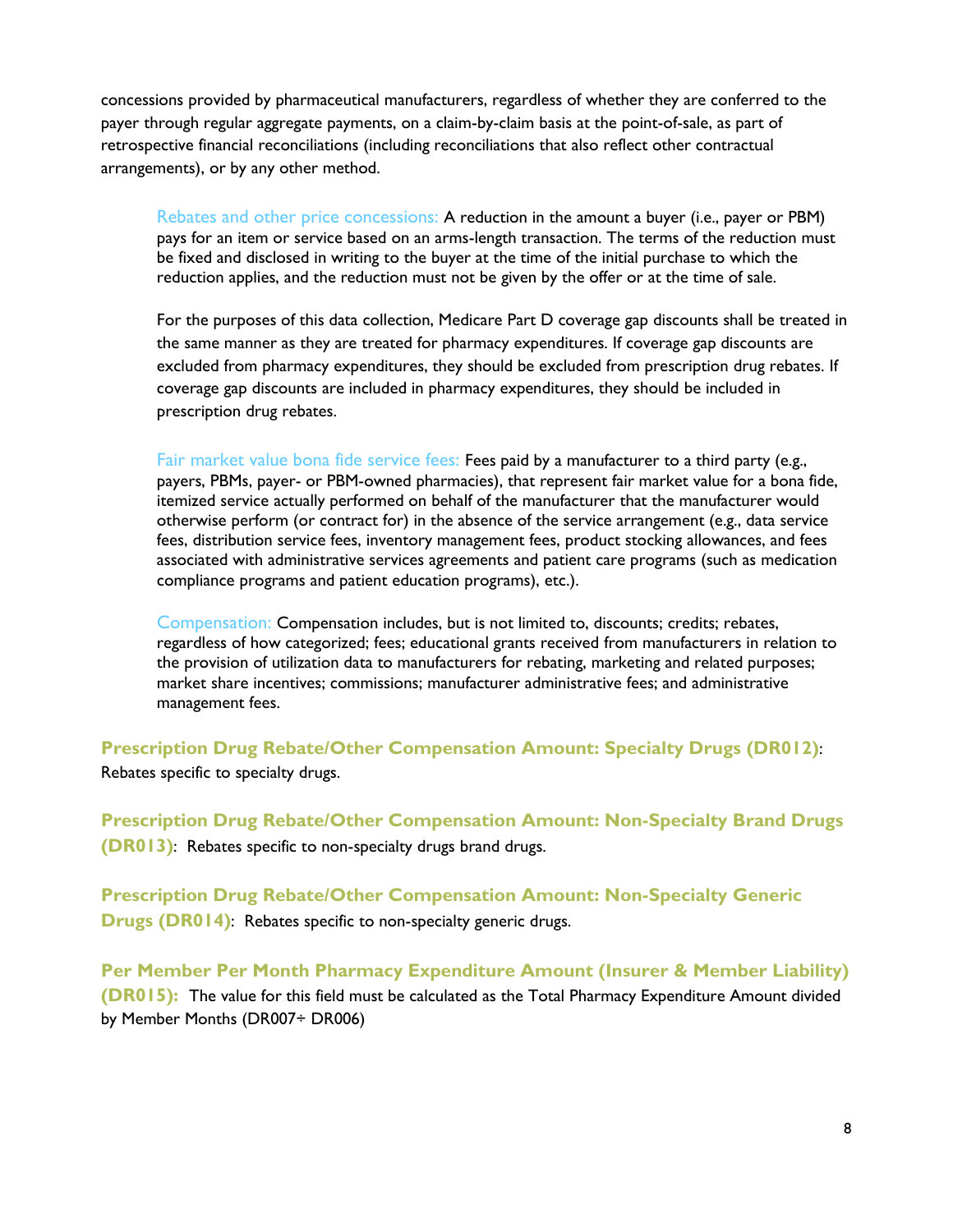**Per Member Per Month Prescription Drug Rebate Amount (DR016):** The value for this field must be calculated as the Total Prescription Drug Rebate Amount divided by Member Months (DR011÷ DR006).

**Combined Rebate Identifier (DR017):** Some carriers are unable to submit claims data for each individual insurance category and the most granular data they are able to submit is for multiple categories. This Combined Rebate Identifier will allow CIVHC to determine whether the submitted information is for individual or combined insurance categories.

If rebate data is only available to a payer at an aggregated level and cannot be separated to provide unique information for each of the insurance categories, the payer shall report a separate observation with all required data elements for each insurance category except for the following data elements: DR011 - Total Prescription Drug Rebate Amount, DR012 – Prescription Drug Rebate Amount: Specialty Drugs, DR013 – Prescription Drug Rebate Amount: Non-Specialty Brand Drugs, DR014 – Prescription Drug Rebate Amount: Non-Specialty Generic Drugs, and DR016 - Per Member Per Month Prescription Drug Rebate Amount. These data elements should contain the same values for all insurance categories included in the combined rebate data for a given year.

For the data element, DR016 - Per Member Per Month Prescription Drug Rebate Amount, the payer should sum the member months for the insurance categories to which the rebates apply and then divide the total rebate amount, DR011 - Total Prescription Drug Rebate Amount, by sum of member months.

To identify combined rebate data, payers should assign common alphabetic identifiers (e.g., A) in the "Combined Rebate Identifier" to observations for which rebate data is combined and the values in data elements DR011, DR012, DR013, DR014, and DR016 are the same.

**If you expect that your organization will need to utilize the Combined Rebate Identifier field, please reach out to CIVHC.**

## 7. Data Submission of PBM Contract Information

The PBM Contract Information tab in the Drug Rebate file captures information about the contractual arrangement a payer has with its PBM. If your organization is a PBM, then it is not necessary for you to complete this tab.

#### **PBM Contract Information (PBM Tab)**

The payer is expected to record prescription drug rebate data in the Prescription Drug Rebate Submission DSG 11.5 Excel template. Below is a description of each field.

**Payer Code (PB001):** The CIVHC-assigned organization ID for the payer or carrier submitting the file.

**Payer Name (PB002):** The name of the payer or carrier submitting the file.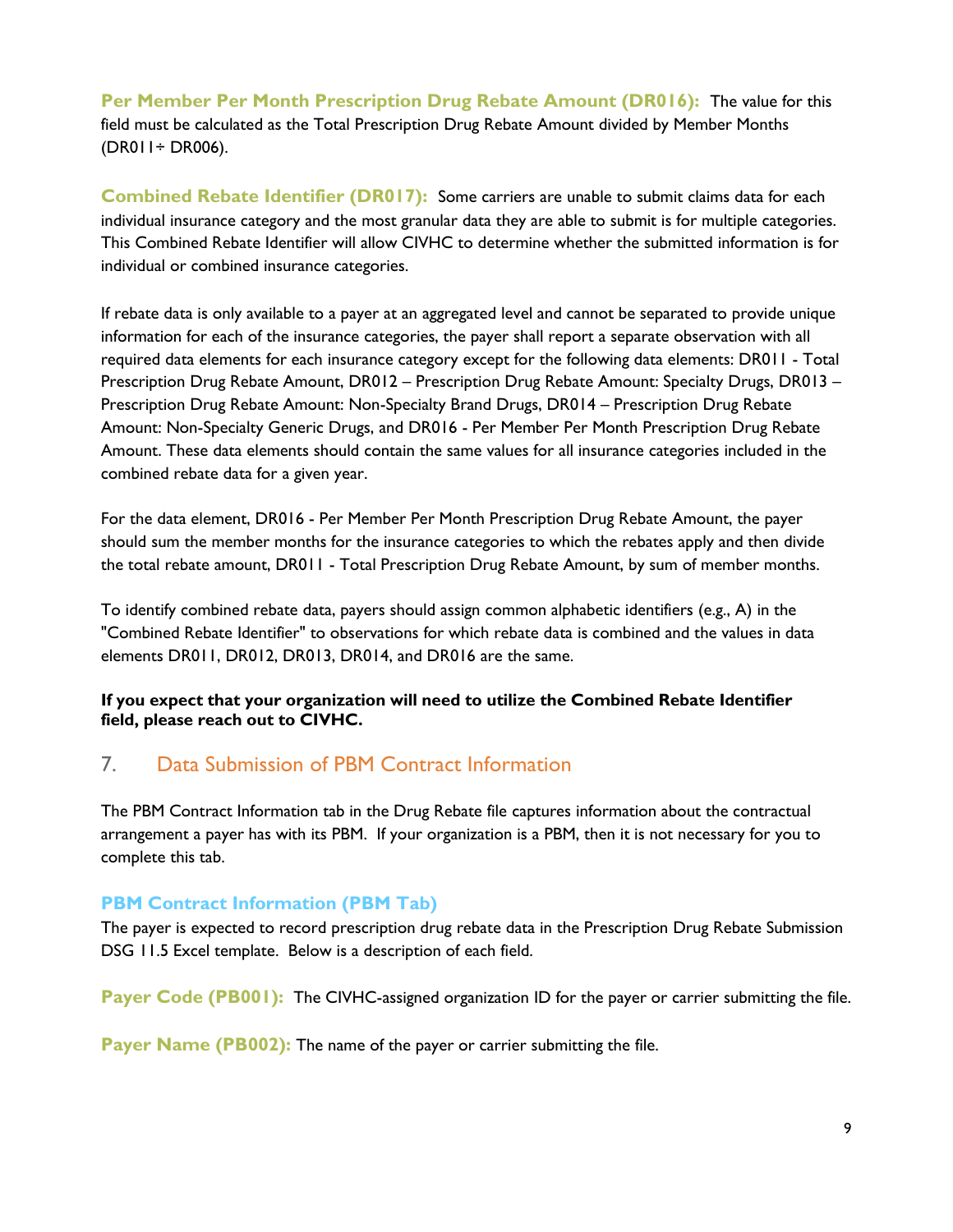**Pharmacy Benefit Manager Name (PB003):** The name of a pharmacy benefit manager (PBM) that provided any of the following services in a given insurance category and calendar year: claims processing, drug formulary management, or manufacturer drug rebate contracting.

**Insurance Product Type Code (PB004):** The insurance category being reported, according to Table B.1.A. Insurance Type of the Data Submission Guide, displayed below. Payers shall submit PBM Contract information for all insurance categories for which they have business. Payers reporting under the "99 Other" category will be asked to identify the type of insurance reflected in this category.

| Code      | <b>Insurance Type Code Description</b>                   |
|-----------|----------------------------------------------------------|
| 12        | Preferred Provider Organization (PPO)                    |
| 13        | Point of Service (POS)                                   |
| 15        | Indemnity Insurance                                      |
| 16        | Health Maintenance Organization (HMO) Medicare Advantage |
| 17        | Dental Maintenance Organization (DMO)                    |
| DN        | Dental                                                   |
| <b>HM</b> | Health Maintenance Organization                          |
| <b>MA</b> | Medicare Part A                                          |
| MB        | Medicare Part B                                          |
| <b>MC</b> | Medicaid                                                 |
| <b>MD</b> | Medicare Part D                                          |
| MP        | <b>Medicare Primary</b>                                  |
| QM        | <b>Qualified Medicare Beneficiary</b>                    |
| <b>TV</b> | Title V                                                  |
| 99        | Other                                                    |
| <b>SP</b> | Medicare Supplemental (Medi-gap) plan                    |
| <b>CP</b> | <b>Medicaid CHIP</b>                                     |
| <b>MS</b> | Medicaid Fee for service                                 |
| <b>MM</b> | Medicaid Managed care                                    |
| CS        | Commercial Supplemental plan                             |

**Calendar Year (PB005):** The payer must report the calendar year for which the PBM Contract information is reported. On or after January 1 and on or before December 31 for a given year.

**Drug Formulary Management (PB006):** Payers should identify whether an individual PBM organization performed all, some, or none of the drug formulary management for its pharmacy benefit within a given insurance category and calendar year. Payers should input one of three possible entries: All, Some, or None. If multiple PBMs provided a drug formulary management services within a given insurance category and calendar year, payers should include a separate observation for each PBM and enter "Some" for drug formulary management in each observation.

**Manufacturer Drug Rebate Contracting (PB007):** Payers should identify whether an individual PBM organization performed all, some, or none of the manufacturer drug rebate contracting for its pharmacy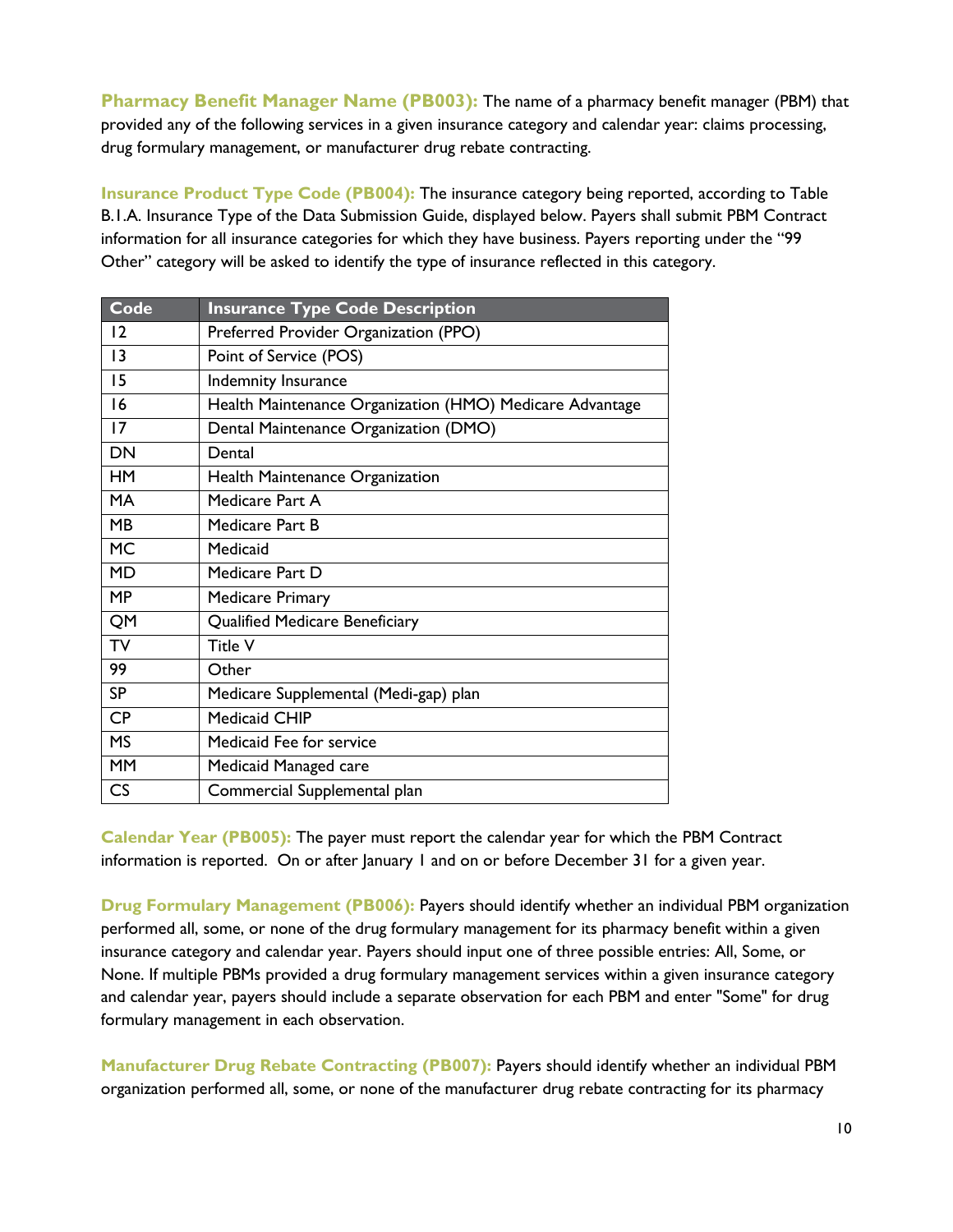benefit within a given insurance category and calendar year. Payers should input one of three possible entries: All, Some, or None. If multiple PBMs provided contracting services within a given insurance product type code and calendar year, payers should include a separate observation for each PBM and enter "Some" for manufacturer drug rebate contracting in each observation.

**Percent Rebate Passed to Carrier (PB008):** Payers should identify the percentage of total rebates and other compensation the PBM passed on to the carrier from the Drug Manufacturer. This element should be expressed in decimal form. For example, if a PBM passed on 80% of the rebates to the carrier, **0.80** should be reported in this field.

**Comments (PB009):** Payers may use this field to provide additional information or describe any caveats pertaining to the PBM Contract Information.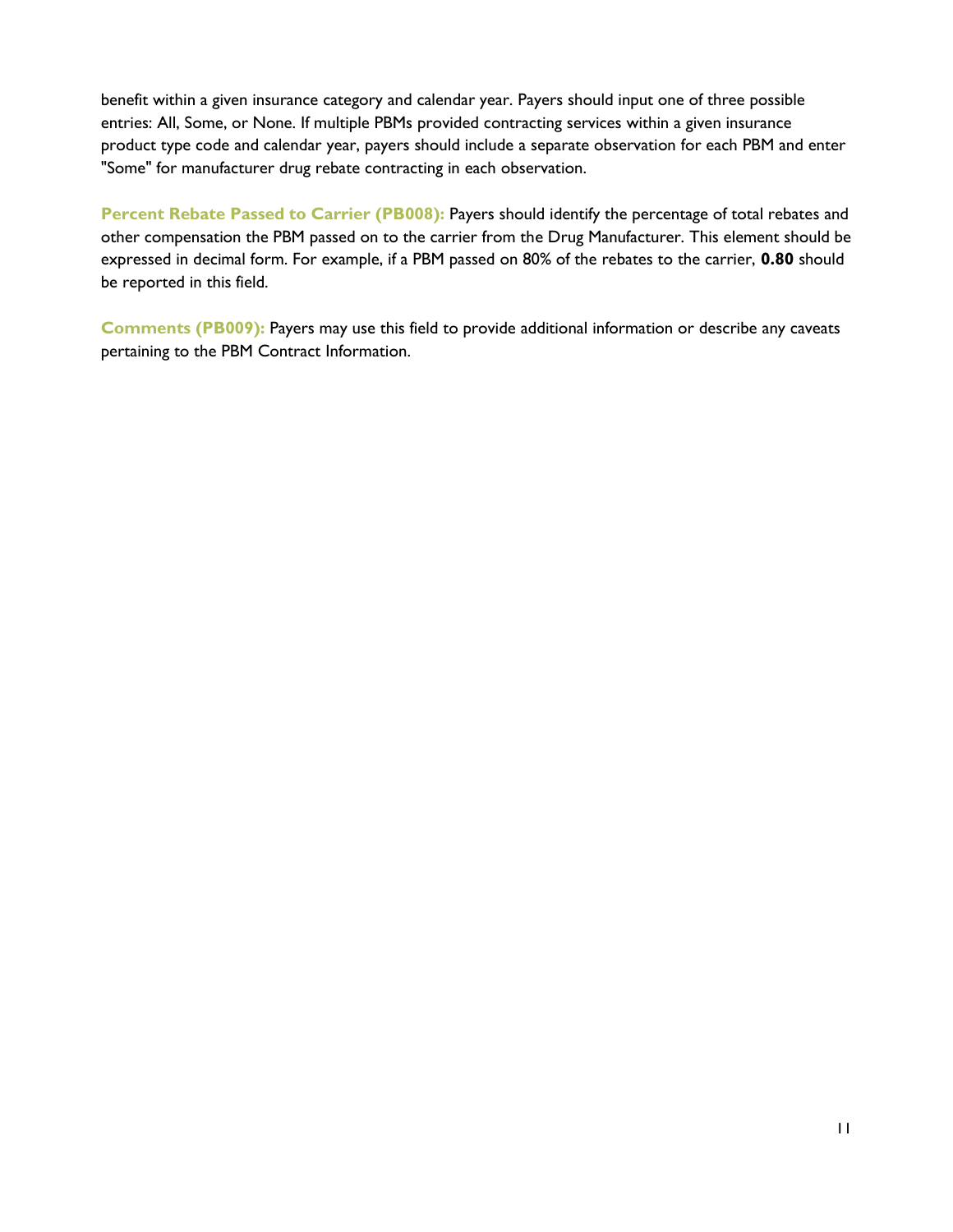## 8a. Drug Rebate File Content

#### Drug Rebate File Header Record

| Data Element # | <b>Data Element</b><br><b>Name</b> | <b>Type</b> | Max Length         | <b>Description/valid values</b>                            |
|----------------|------------------------------------|-------------|--------------------|------------------------------------------------------------|
|                |                                    |             |                    |                                                            |
| <b>HD001</b>   | Record Type                        | char        | $N/A$ – Excel file | DR                                                         |
| HD002          | Payer Code                         | varchar     | $N/A$ – Excel file | Distributed by CIVHC                                       |
| HD003          | Payer Name                         | varchar     | $N/A$ – Excel file | Distributed by CIVHC                                       |
| <b>HD004</b>   | <b>Beginning Month</b>             | date        | $N/A$ – Excel file | CCYYMM (Example: 200801)                                   |
| <b>HD005</b>   | <b>Ending Month</b>                | date        | $N/A$ – Excel file | CCYYMM (Example: 200812)                                   |
| <b>HD006</b>   | Record count                       | int         | $N/A$ – Excel file | Total number of records submitted in the Drug Rebate file, |
|                |                                    |             |                    | excluding header and trailer records                       |

#### Drug Rebate File Trailer Record

| Data Element # | <b>Data Element</b><br><b>Name</b> | Type    | Max Length         | <b>Description/valid values</b> |
|----------------|------------------------------------|---------|--------------------|---------------------------------|
| <b>TR001</b>   | Record Type                        | char    | $N/A$ – Excel file | DR                              |
| <b>TR002</b>   | Payer Code                         | varchar | $N/A$ – Excel file | Distributed by CIVHC            |
| <b>TR003</b>   | Payer Name                         | varchar | $N/A$ – Excel file | Distributed by CIVHC            |
| <b>TR004</b>   | <b>Beginning Month</b>             | date    | $N/A$ – Excel file | CCYYMM (Example: 200801)        |
| <b>TR005</b>   | <b>Ending Month</b>                | date    | $N/A$ – Excel file | CCYYMM (Example: 200812)        |
| <b>TR006</b>   | <b>Extraction Date</b>             | date    | $N/A$ – Excel file | <b>CCYYMMDD</b>                 |

#### Drug Rebate File Contents

| <b>Data Element</b> | <b>Data Element</b><br><b>Name</b> | <b>Type</b> | Length                | <b>Description/Codes/Sources</b>                                                                                                                               | <b>Required</b> |
|---------------------|------------------------------------|-------------|-----------------------|----------------------------------------------------------------------------------------------------------------------------------------------------------------|-----------------|
| <b>DR001</b>        | Payer Code                         | varchar     | 8                     | Distributed by CIVHC                                                                                                                                           |                 |
| <b>DR002</b>        | Payer Name                         | varchar     | 30                    | Distributed by CIVHC                                                                                                                                           |                 |
| <b>DR003</b>        | Insurance Type<br>Code/Product     | char        |                       | See Lookup Table B-1.A                                                                                                                                         |                 |
| <b>DR004</b>        | Calendar Year                      | Year        |                       | 4 digit Year for the most recent calendar year time<br>period reported in this submission                                                                      |                 |
| <b>DR005</b>        | Member population                  | Int         | $N/A -$<br>Excel file | The population of covered members for all data<br>provided in this data filing. Payers should only include<br>information pertaining to members for which they | R               |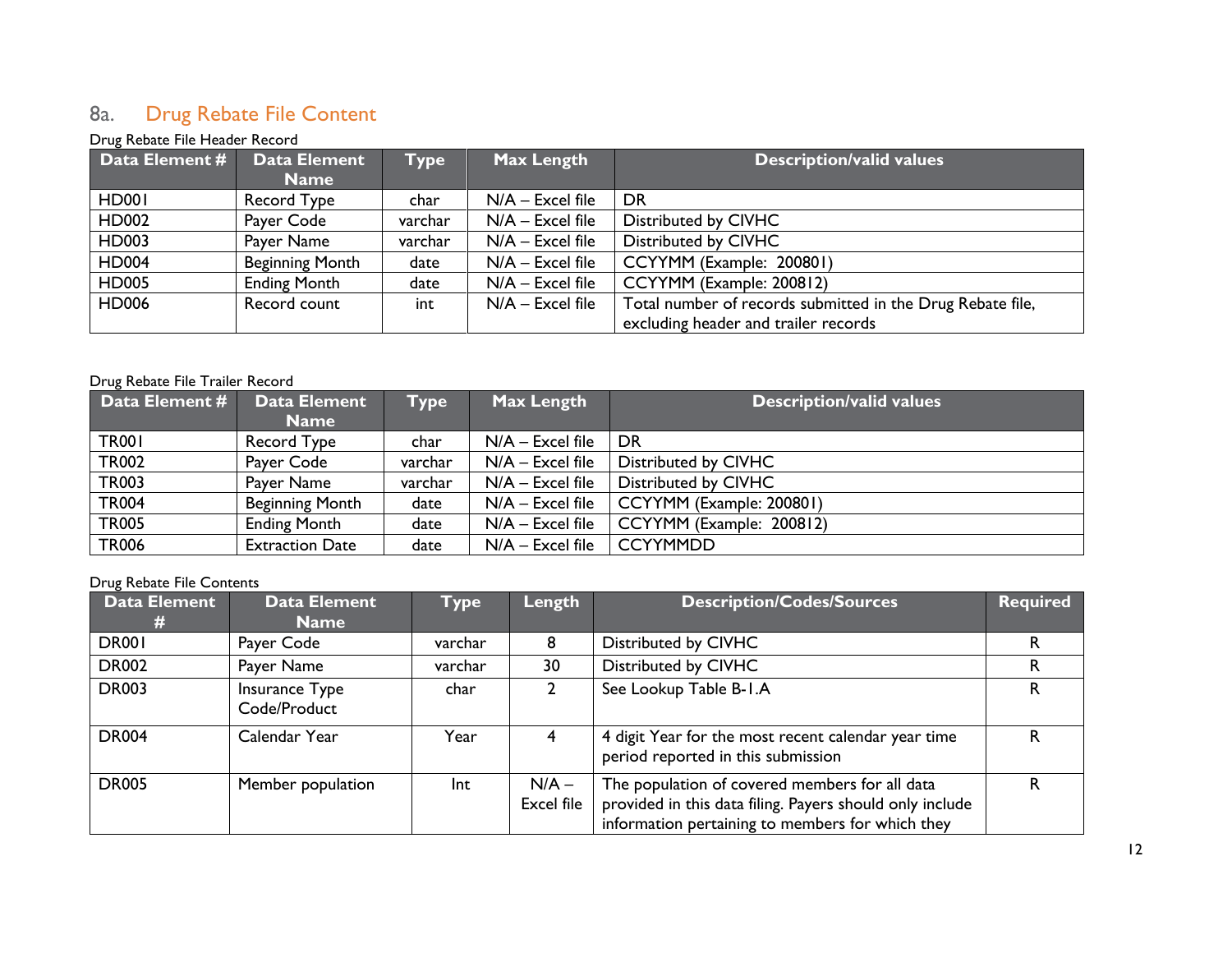| <b>Data Element</b> | <b>Data Element</b>       | <b>Type</b> | Length            | <b>Description/Codes/Sources</b>                                | <b>Required</b> |
|---------------------|---------------------------|-------------|-------------------|-----------------------------------------------------------------|-----------------|
| #                   | <b>Name</b>               |             |                   |                                                                 |                 |
|                     |                           |             |                   | are the primary payer, and exclude information for              |                 |
|                     |                           |             |                   | members for which they were the secondary or                    |                 |
|                     |                           |             |                   | tertiary payer. All Colorado resident members for               |                 |
|                     |                           |             |                   | whom a payer provides primary coverage should be                |                 |
|                     |                           |             |                   | included in the member population, regardless of                |                 |
|                     |                           |             |                   | product or funding type.                                        |                 |
| <b>DR006</b>        | <b>Member Months</b>      | Int         | $N/A -$           | The number of members receiving primary health                  | R.              |
|                     |                           |             | <b>Excel file</b> | insurance coverage by a plan over the specified                 |                 |
|                     |                           |             |                   | period of time expressed in months of membership.               |                 |
|                     |                           |             |                   | The member months provided in this field should                 |                 |
|                     |                           |             |                   | correspond to the patient population identified in              |                 |
|                     |                           |             |                   | Member Population. All members in the defined                   |                 |
|                     |                           |             |                   | member population must be counted in the member<br>month value. |                 |
|                     |                           |             |                   |                                                                 |                 |
|                     |                           |             |                   | Sum of member months.                                           |                 |
|                     |                           |             |                   | No decimal places; round to nearest integer.                    |                 |
|                     |                           |             |                   | Example: 12345                                                  |                 |
| <b>DR007</b>        | <b>Total Pharmacy</b>     | Numeric     | $N/A -$           | The sum of all incurred claim allowed payment                   | $\mathsf{R}$    |
|                     | <b>Expenditure Amount</b> |             | <b>Excel file</b> | amounts to pharmacies for prescription drugs,                   |                 |
|                     |                           |             |                   | biological products, or vaccines as defined by the              |                 |
|                     |                           |             |                   | payer's prescription drug benefit in a given calendar           |                 |
|                     |                           |             |                   | year. This amount shall include member cost sharing             |                 |
|                     |                           |             |                   | amounts. This shall also include all incurred claims for        |                 |
|                     |                           |             |                   | individuals included in the member population                   |                 |
|                     |                           |             |                   | regardless of where the prescription drugs are                  |                 |
|                     |                           |             |                   | dispensed (i.e., includes claims from in-state and out-         |                 |
|                     |                           |             |                   | of-state providers).                                            |                 |
|                     |                           |             |                   | Claims should be attributed to a calendar year based            |                 |
|                     |                           |             |                   | on the date of fill.                                            |                 |
|                     |                           |             |                   | (allowed amount should include direct drug costs and            |                 |
|                     |                           |             |                   | exclude non-claim costs. This                                   |                 |
|                     |                           |             |                   | amount will not reflect prescription drug rebates in            |                 |
|                     |                           |             |                   | any way)                                                        |                 |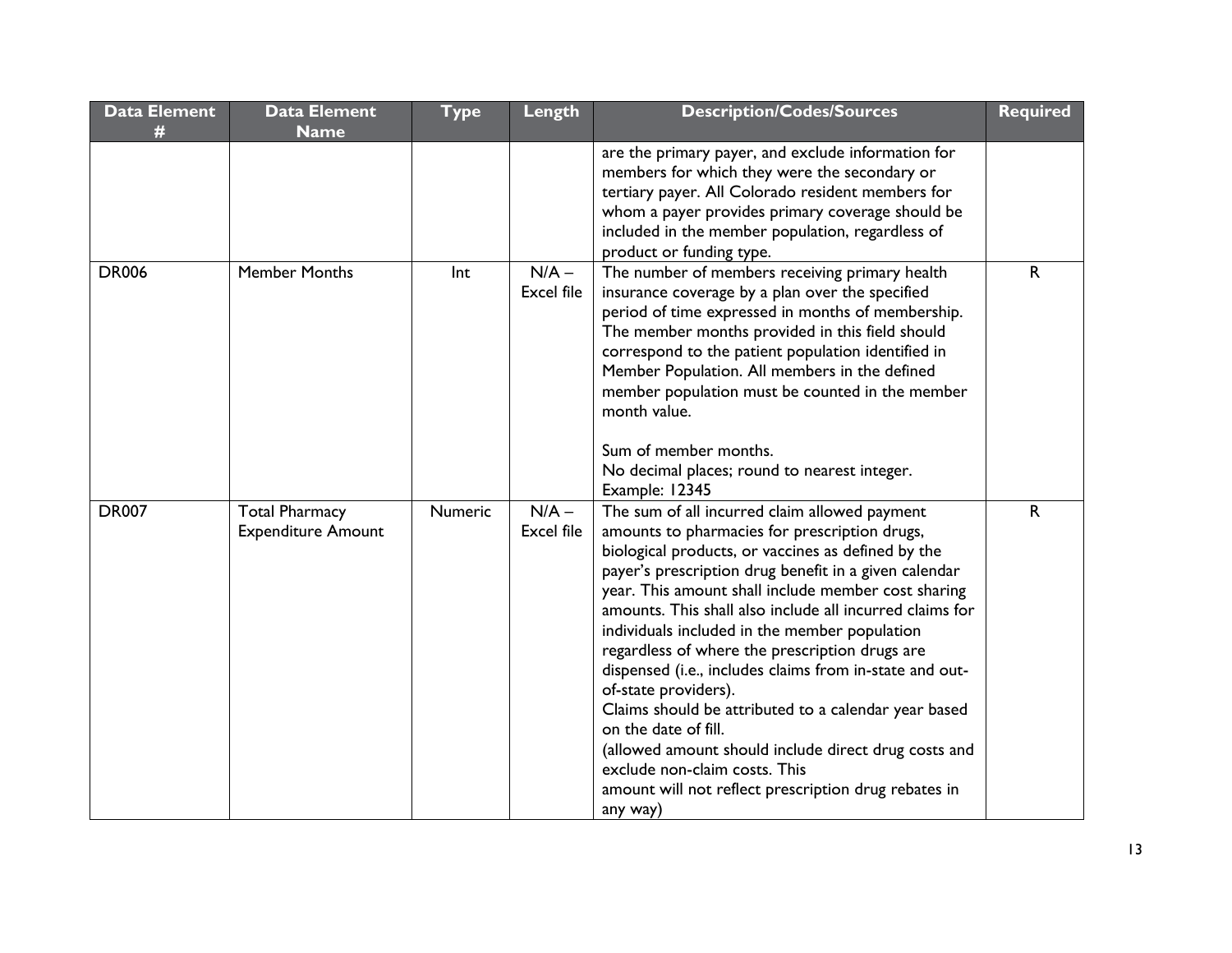| <b>Data Element</b> | <b>Data Element</b><br><b>Name</b>                                           | <b>Type</b> | Length                       | <b>Description/Codes/Sources</b>                                                                                                                                                                                                                                                                                                                    | Required     |
|---------------------|------------------------------------------------------------------------------|-------------|------------------------------|-----------------------------------------------------------------------------------------------------------------------------------------------------------------------------------------------------------------------------------------------------------------------------------------------------------------------------------------------------|--------------|
| <b>DR008</b>        | Pharmacy Expenditure<br>Amount: Specialty<br><b>Drugs</b>                    | Numeric     | $N/A -$<br><b>Excel file</b> | The total expenditure for a specialty drug. Specialty<br>drug expenditure and rebate amounts should be<br>mutually exclusive from non-specialty brand drug and<br>non-specialty generic drug expenditure and rebate<br>amounts.<br>Drug defined as a specialty drug under the terms of a<br>payer's contract with its PBM.                          | R            |
| <b>DR009</b>        | Pharmacy Expenditure<br><b>Amount: Non-Specialty</b><br><b>Brand Drugs</b>   | Numeric     | $N/A -$<br><b>Excel file</b> | The total expenditure for Non-Specialty Brand<br>Drugs. Non-specialty brand drug expenditure and<br>rebate amounts should be mutually exclusive from<br>specialty drug and non-specialty generic drug<br>expenditure and rebate amounts.<br>A drug defined as a non-specialty brand drug under<br>the terms of a payer's contract with its PBM.     | R            |
| <b>DR010</b>        | Pharmacy Expenditure<br><b>Amount: Non-Specialty</b><br>Generic Drugs        | Numeric     | $N/A -$<br><b>Excel file</b> | The total expenditure for Non-Specialty Generic<br>Drugs. Non-specialty generic drug expenditure and<br>rebate amounts should be mutually exclusive from<br>specialty drug and non-specialty brand drug<br>expenditure and rebate amounts.<br>A drug defined as a non-specialty generic drug under<br>the terms of a payer's contract with its PBM. | $\mathsf{R}$ |
| DR011               | <b>Total Prescription</b><br>Drug Rebate/Other<br><b>Compensation Amount</b> | Numeric     | $N/A -$<br><b>Excel file</b> | Total rebates, and other price concessions (including<br>concessions from price protection and hold harmless<br>contract clauses) provided by pharmaceutical<br>manufacturers for prescription drugs with specified<br>dates of fill, excluding manufacturer-provided, fair<br>market value,<br>bona fide service fees.                             | $\mathsf{R}$ |
| <b>DR012</b>        | <b>Prescription Drug</b><br>Rebate/Other<br>Compensation                     | Numeric     | $N/A -$<br><b>Excel file</b> | Total drug rebates, discounts and other<br>pharmaceutical manufacturer compensation or price<br>concession amounts for all specialty drugs. Specialty                                                                                                                                                                                               | R            |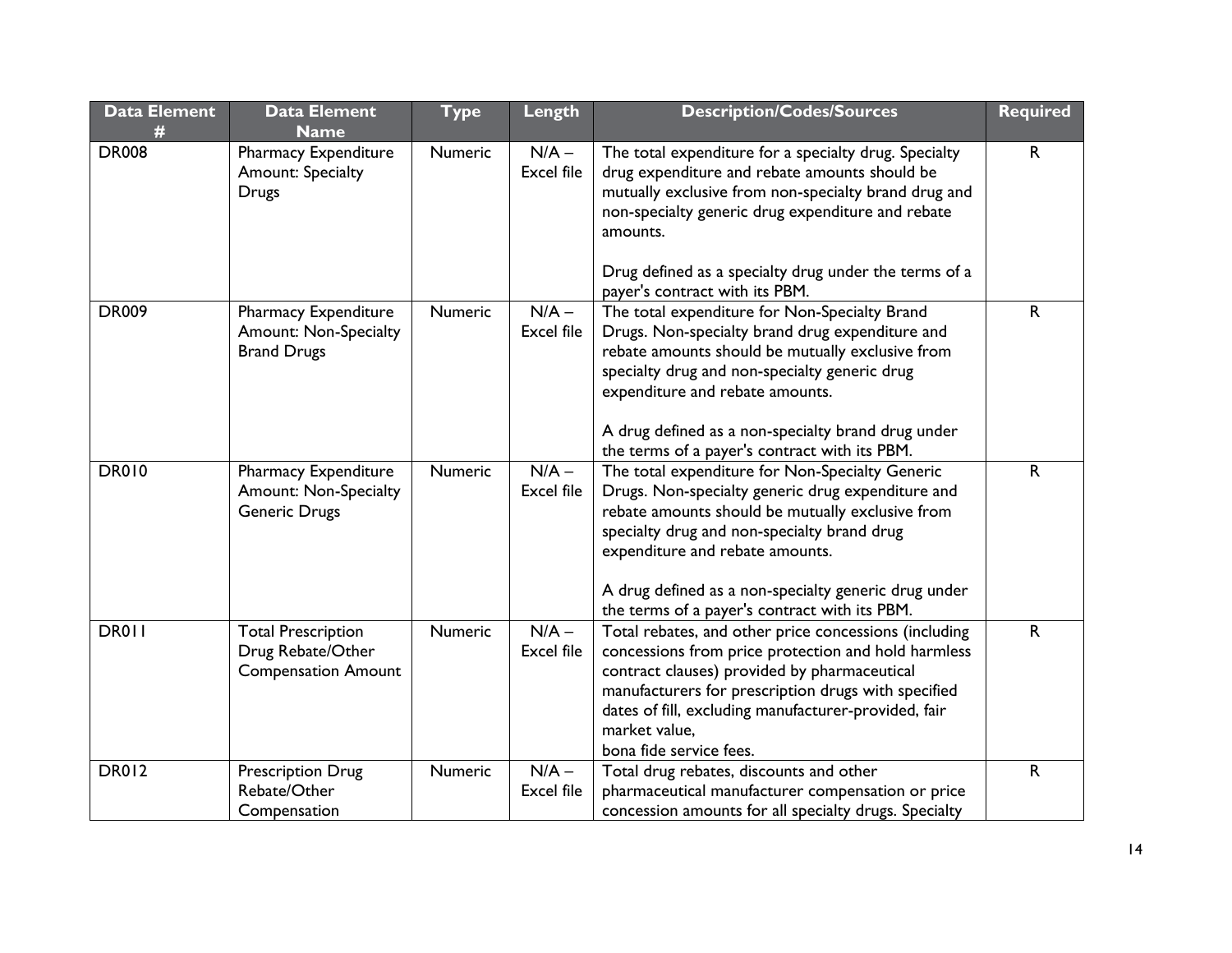| <b>Data Element</b><br># | <b>Data Element</b><br><b>Name</b>                                                                               | <b>Type</b>    | Length                       | <b>Description/Codes/Sources</b>                                                                                                                                                                                                                                                                                                                                                                                                                     | <b>Required</b> |
|--------------------------|------------------------------------------------------------------------------------------------------------------|----------------|------------------------------|------------------------------------------------------------------------------------------------------------------------------------------------------------------------------------------------------------------------------------------------------------------------------------------------------------------------------------------------------------------------------------------------------------------------------------------------------|-----------------|
|                          | Amount: Specialty<br><b>Drugs</b>                                                                                |                |                              | drug expenditure and rebate amounts should be<br>mutually exclusive from non-specialty brand drug and<br>non-specialty generic drug expenditure and rebate<br>amounts.<br>Drug defined as a specialty drug under the terms of a<br>payer's contract with its PBM.                                                                                                                                                                                    |                 |
| <b>DR013</b>             | <b>Prescription Drug</b><br>Rebate/Other<br>Compensation<br><b>Amount: Non-Specialty</b><br><b>Brand Drugs</b>   | <b>Numeric</b> | $N/A -$<br><b>Excel file</b> | Total drug rebates, discounts and other<br>pharmaceutical manufacturer compensation or price<br>concession amounts for all Non-Specialty Brand<br>Drugs. Non-specialty brand drug expenditure and<br>rebate amounts should be mutually exclusive from<br>specialty drug and non-specialty generic drug<br>expenditure and rebate amounts.<br>A drug defined as a non-specialty brand drug under<br>the terms of a payer's contract with its PBM.     | R.              |
| <b>DR014</b>             | <b>Prescription Drug</b><br>Rebate/Other<br>Compensation<br><b>Amount: Non-Specialty</b><br><b>Generic Drugs</b> | <b>Numeric</b> | $N/A -$<br><b>Excel file</b> | Total drug rebates, discounts and other<br>pharmaceutical manufacturer compensation or price<br>concession amounts for all Non-Specialty Generic<br>Drugs. Non-specialty generic drug expenditure and<br>rebate amounts should be mutually exclusive from<br>specialty drug and non-specialty brand drug<br>expenditure and rebate amounts.<br>A drug defined as a non-specialty generic drug under<br>the terms of a payer's contract with its PBM. | $\mathsf{R}$    |
| <b>DR015</b>             | Per Member Per<br>Month Pharmacy<br><b>Expenditure Amount</b>                                                    | <b>Numeric</b> | $N/A -$<br><b>Excel file</b> | Calculated as the Total Pharmacy Expenditure<br>Amount (DR007) divided by Member Months<br>(DR006)                                                                                                                                                                                                                                                                                                                                                   | $\mathsf{R}$    |
| <b>DR016</b>             | Per Member Per<br>Month Prescription<br>Drug Rebate Amount                                                       | Numeric        | $N/A -$<br><b>Excel file</b> | Calculated as the Total Prescription Drug Rebate<br>Amount (DR011) divided by Member Months<br>(DR006)                                                                                                                                                                                                                                                                                                                                               | R               |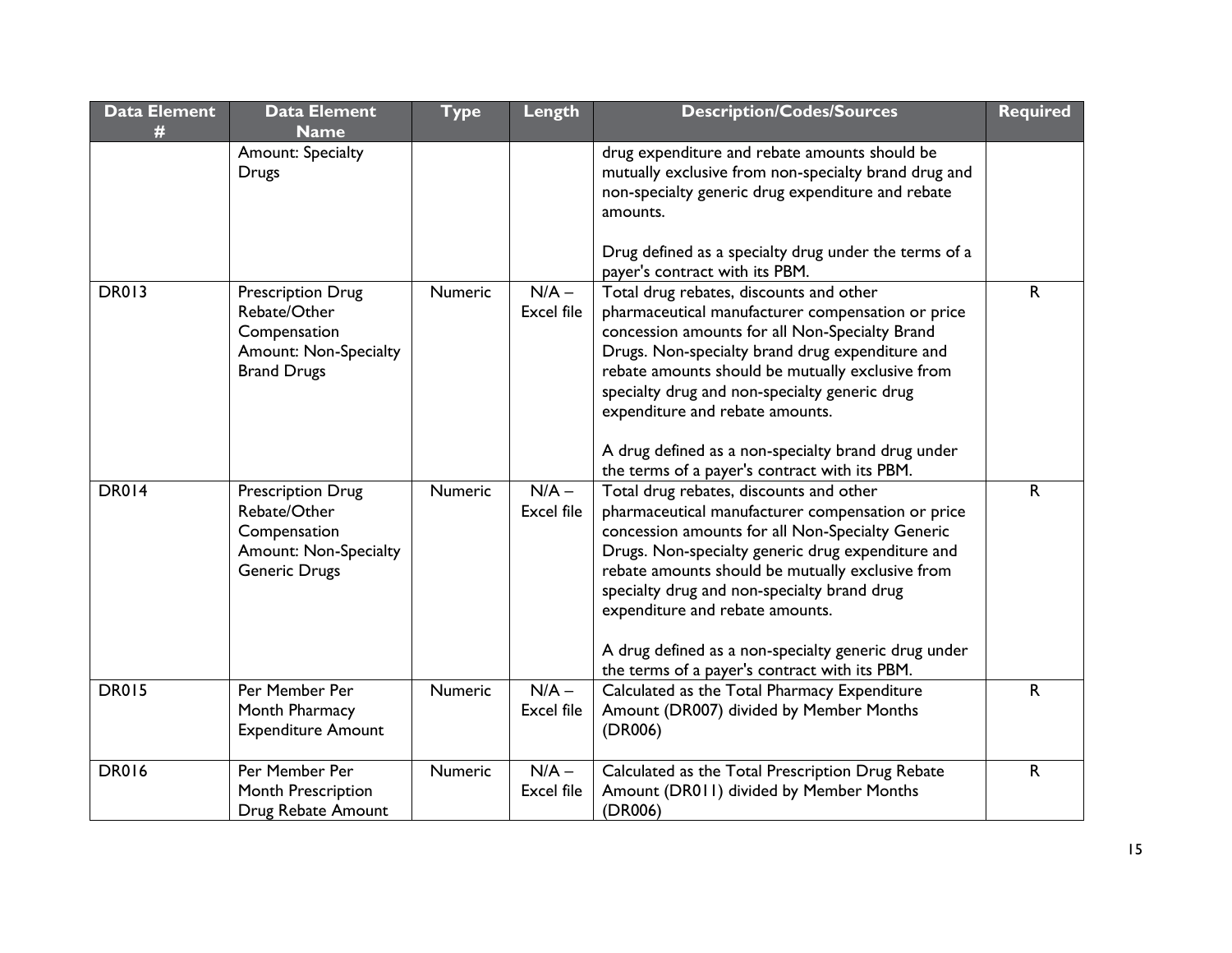| <b>Data Element</b><br># | <b>Data Element</b><br><b>Name</b>          | <b>Type</b> | Length                | <b>Description/Codes/Sources</b>                                                                                                                                                                                                                                                                                                                                                                                     | <b>Required</b> |
|--------------------------|---------------------------------------------|-------------|-----------------------|----------------------------------------------------------------------------------------------------------------------------------------------------------------------------------------------------------------------------------------------------------------------------------------------------------------------------------------------------------------------------------------------------------------------|-----------------|
| DR017                    | <b>Combined Rebate</b><br><b>Identifier</b> | Varchar     | $N/A -$<br>Excel file | If rebate data is only available to a payer at an<br>aggregated level and cannot be separated to provide<br>unique information for each of the insurance<br>categories for which<br>the payer has business, the payer shall report data at<br>the most granular level available. In such instances,<br>the payer shall report a separate observation with all<br>required data elements for each insurance category. | R.              |
| <b>DR018</b>             | Comments                                    | Varchar     | $N/A -$<br>Excel file | Use this field to provide additional information or<br>describe any caveats regarding data in the Drug<br>Rebate submission.                                                                                                                                                                                                                                                                                         |                 |
| <b>DR019</b>             | Record Type                                 | Char        |                       | DR                                                                                                                                                                                                                                                                                                                                                                                                                   |                 |

## 8b. PBM Contract Information Content

| Data Element | <b>Data Element</b>      | Type    | Length     | <b>Description/Codes/Sources</b>                       | <b>Required</b> |
|--------------|--------------------------|---------|------------|--------------------------------------------------------|-----------------|
| #            | <b>Name</b>              |         |            |                                                        |                 |
| <b>PB001</b> | Payer Code               | varchar | $N/A -$    | Distributed by CIVHC                                   | R.              |
|              |                          |         | Excel file |                                                        |                 |
| <b>PB002</b> | Payer Name               | varchar | $N/A -$    | Distributed by CIVHC                                   | R               |
|              |                          |         | Excel file |                                                        |                 |
| <b>PB003</b> | <b>Pharmacy Benefit</b>  | char    | $N/A -$    | The name of a pharmacy benefit manager                 | R               |
|              | Manager Name             |         | Excel file | (PBM) that provided any of the following services in a |                 |
|              |                          |         |            | given insurance category and calendar year: claims     |                 |
|              |                          |         |            | processing, drug formulary management, or              |                 |
|              |                          |         |            | manufacturer drug rebate contracting.                  |                 |
| <b>PB004</b> | <b>Insurance Product</b> | varchar | $N/A -$    | See lookup table B.I.A                                 | R.              |
|              | Type code                |         | Excel file |                                                        |                 |
|              |                          |         |            | Payers shall report for all insurance categories for   |                 |
|              |                          |         |            | which they have business.                              |                 |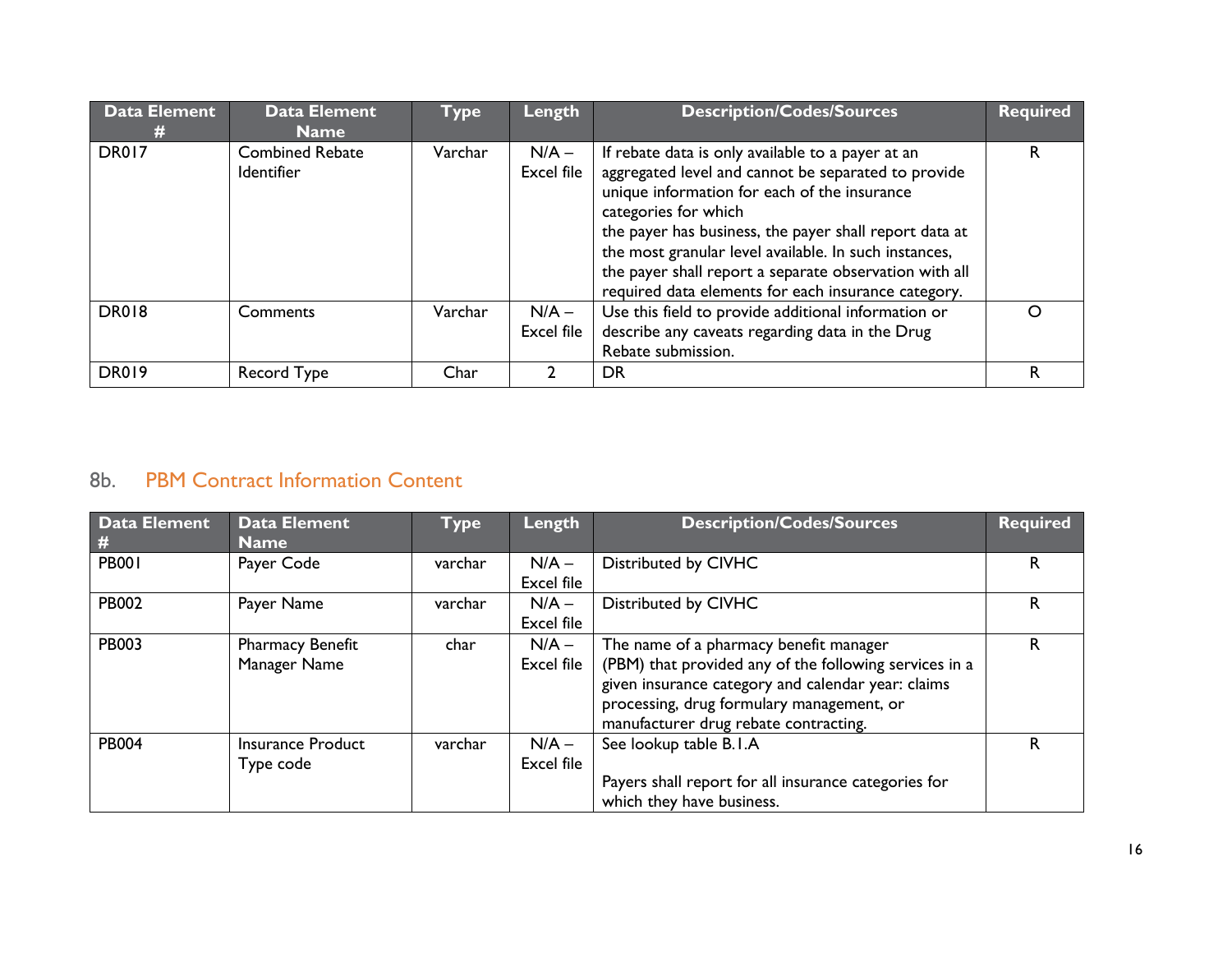| Data Element<br># | <b>Data Element</b><br><b>Name</b>              | Length<br><b>Type</b> |                       | <b>Description/Codes/Sources</b>                                                                                                                                                                                                                    | <b>Required</b> |
|-------------------|-------------------------------------------------|-----------------------|-----------------------|-----------------------------------------------------------------------------------------------------------------------------------------------------------------------------------------------------------------------------------------------------|-----------------|
| <b>PB005</b>      | Calendar Year                                   | int                   | $N/A -$<br>Excel file | 4 digit year for the calendar year time period<br>reported in this submission                                                                                                                                                                       | R.              |
| <b>PB006</b>      | Drug Formulary<br>Management?                   | varchar               | $N/A -$<br>Excel file | Identify whether an individual PBM organization<br>performed all, some, or none of the drug formulary<br>management for its pharmacy benefit within a given<br>insurance category and year.<br>Three possible responses: All, Some, None            | $\mathsf{R}$    |
| <b>PB007</b>      | Manufacturer Drug<br><b>Rebate Contracting?</b> | varchar               | $N/A -$<br>Excel file | Identify whether an individual PBM organization<br>performed all, some, or none of the manufacturer<br>drug rebate contracting for its pharmacy benefit<br>within a given insurance category and year.<br>Three possible responses: All, Some, None | $\mathsf{R}$    |
| <b>PB008</b>      | Percent Rebate Passed<br>to Carrier             | decimal               | $N/A -$<br>Excel file | Identify the percentage of total rebates and other<br>compensation that is passed through to the carrier<br>from the PBM.<br>This field should be in decimal format.                                                                                | $\mathsf{R}$    |
| <b>PB009</b>      | Comments                                        | varchar               | $N/A -$<br>Excel file | Use this field to provide additional information or<br>describe any caveats regarding data in the PBM<br>Contract submission                                                                                                                        | $\circ$         |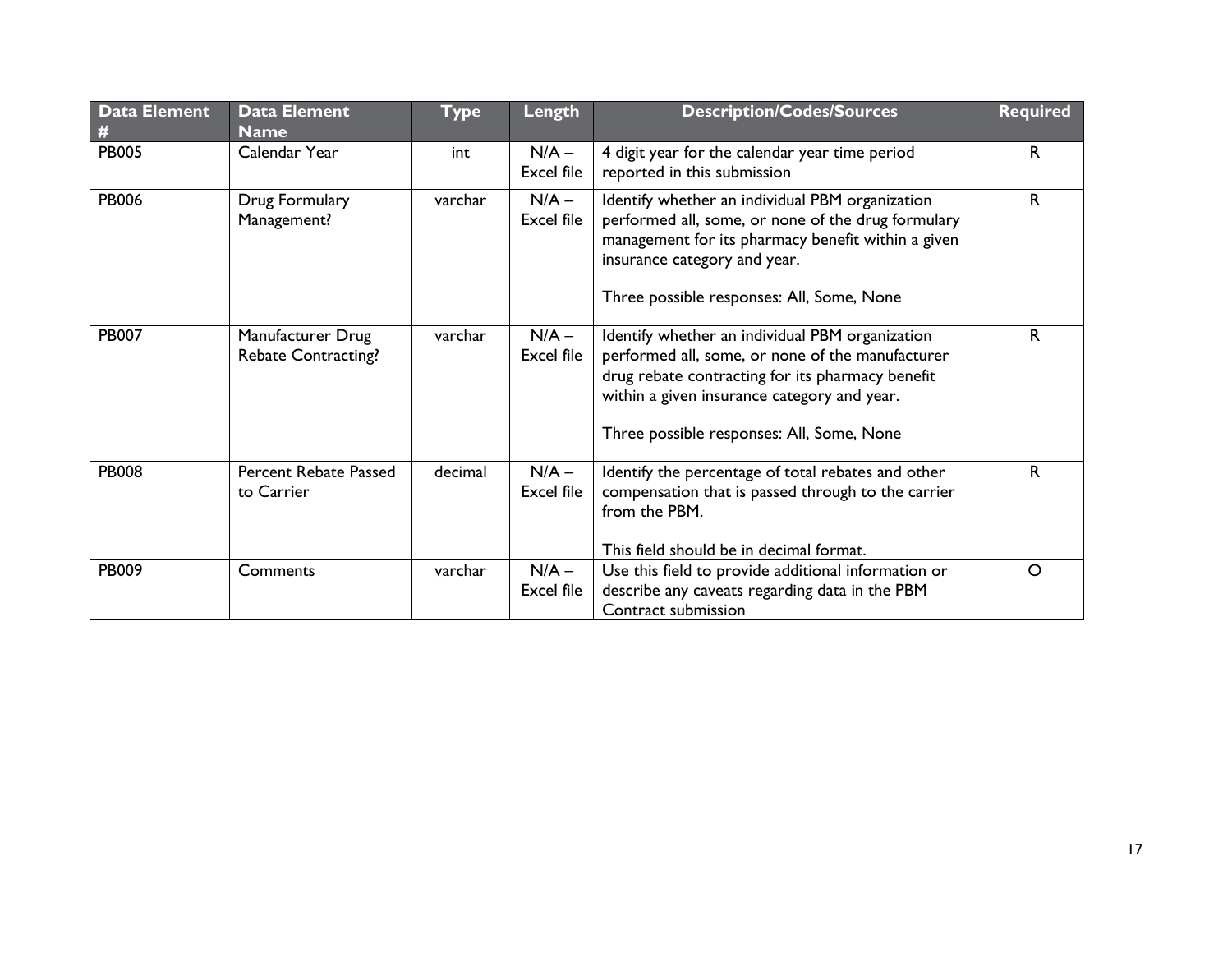## Appendix A: Waiver Instructions and Form



CENTER FOR IMPROVING **VALUE IN HEALTH CARE** 

## **INSTRUCTIONS TO REQUEST A DATA SUBMISSION WAIVER for the COLORADO ALL PAYER CLAIMS DATABASE – APM AND DRUG REBATE FILES**

CIVHC will work collaboratively with APCD data submitters to ensure that required submissions achieve the intent of the rules. These rules have been put in place to deliver a high quality, reliable source of health care data for Colorado. The APCD Program will engage in a Continuous Quality Improvement (CQI) process intended to achieve ever higher levels of data quality and completeness as the APCD Program evolves.

Consistent with the CQI process, the APCD will consider requests from data submitters to provide file exemptions for their Alternative Payment Model (APM) and Drug Rebate files. This policy is intended to recognize the special circumstances for each payer (see section 4 of the Data Submission Manuals) and document their exempt status for APM or Drug Rebate submissions.

Data submitters may request a one-year waiver from submitting required file types.

For waivers of a particular file type:

- The year for which the file exemption is requested.
- The file type for which the file exemption is requested.
- An explanation as to why the data submitter is unable to submit the file.
- An original signed certification by the organization's Chief Information Officer or Regulatory Compliance Office that includes the above information and asserts that the data submitter cannot meet the requirements because the requested information is not available and cannot be derived from the data submitter's information systems.

A template for the request for waiver is attached for your convenience. Please attach additional pages of narrative as needed to provide a full explanation of the reasons that the data submitter cannot comply. Please submit all documentation electronically to **submissions@civhc.org**. Questions may also be directed to **submissions@civhc.org**.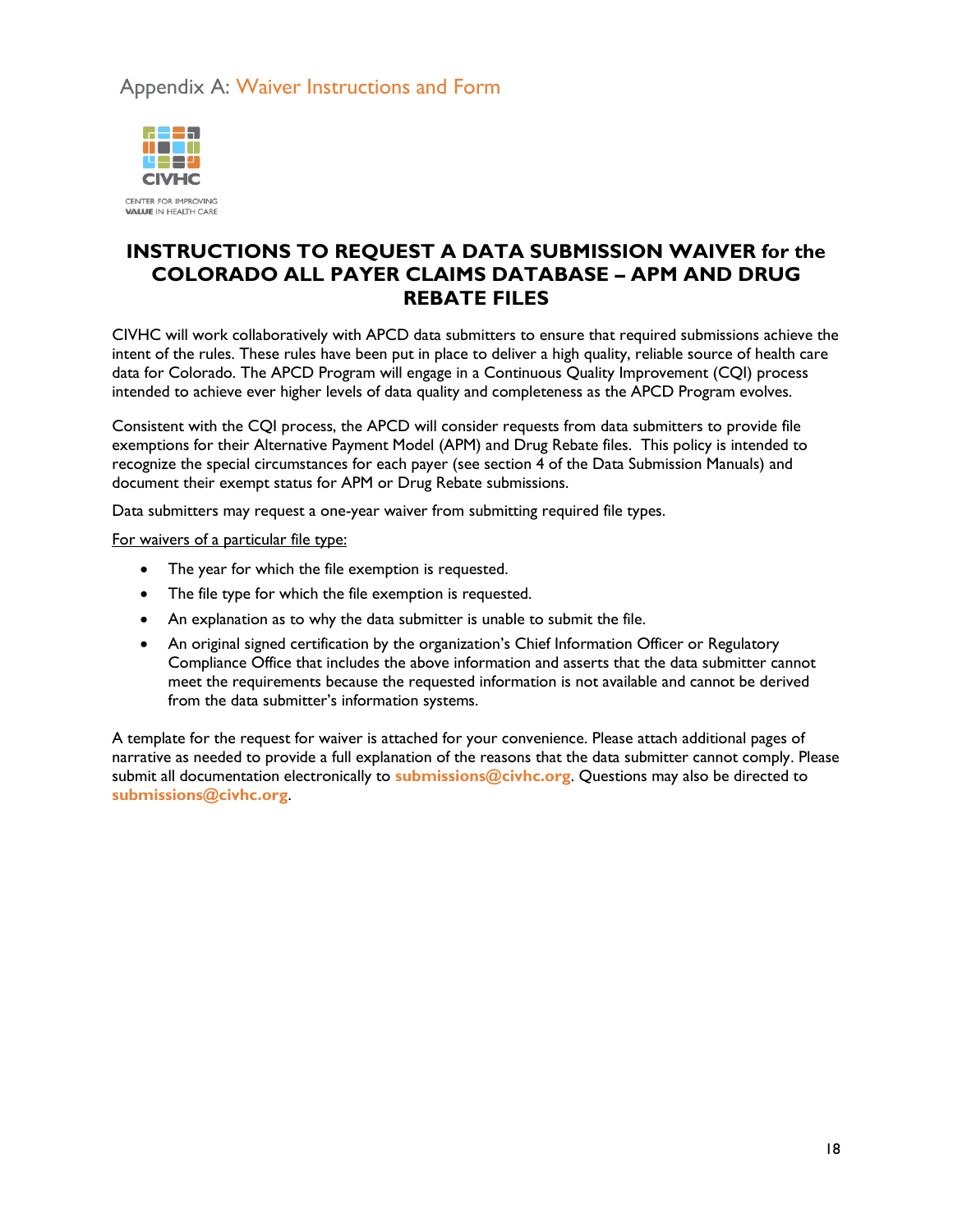#### **Colorado APCD Data Variance Submission Request for [Year]:\_\_\_\_\_\_**

| Name of Submitter:             | Date Submitted: |  |  |  |
|--------------------------------|-----------------|--|--|--|
| Contact Name, Email and Phone: |                 |  |  |  |

| Data File Name<br>(AM, CT, DR, etc) | Detailed description of reason |  |  |  |  |  |  |  |
|-------------------------------------|--------------------------------|--|--|--|--|--|--|--|
|                                     |                                |  |  |  |  |  |  |  |
|                                     |                                |  |  |  |  |  |  |  |
|                                     |                                |  |  |  |  |  |  |  |

**Certification:** On behalf of \_\_\_\_\_\_\_\_\_\_\_\_\_\_\_\_\_\_\_\_\_\_\_\_\_\_\_\_\_\_\_\_\_\_\_, I certify that this data submitter cannot submit the files listed because the required information is not available and cannot be derived from the data submitter's information systems.

Submitted by: \_\_\_\_\_\_\_\_\_\_\_\_\_\_\_\_\_\_\_\_\_\_\_\_\_\_\_\_\_\_\_\_\_\_\_\_\_\_\_\_\_\_\_\_\_\_\_\_\_\_\_\_\_\_\_\_\_\_\_\_\_\_\_\_\_\_\_\_\_\_\_\_\_\_\_\_\_\_\_\_\_\_\_\_\_\_\_\_\_\_\_\_\_\_\_\_\_\_\_\_\_\_\_\_\_\_

Name **Name** Date of the Contract of Title **Contract of the Contract of the Contract of Contract of Contract of Contract of Contract of Contract of Contract of Contract of Contract of Contract of Contract of Contract of Con** 

Signature

\_\_\_\_\_\_\_\_\_\_\_\_\_\_\_\_\_\_\_\_\_\_\_\_\_\_\_\_\_\_\_\_\_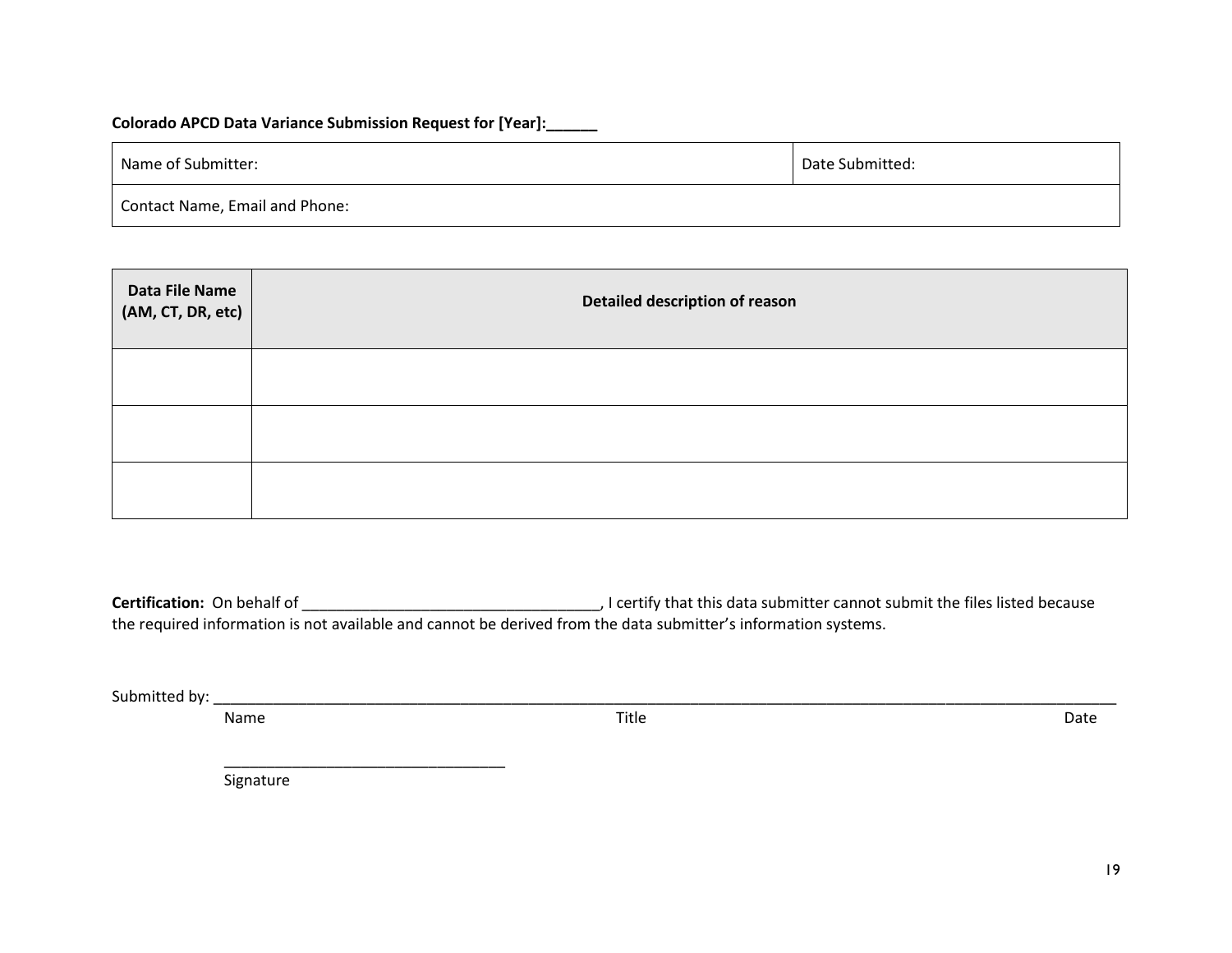## Appendix B: Sample Files

## **Prescription Drug Rebate Tab**

| <b>DR001</b>  | <b>DR002</b>                     | <b>DR003</b>                            | <b>DR004</b> | <b>DR005</b>                | <b>DR006</b>                   | <b>DR007</b>                                                 | <b>DR008</b>                                                        | <b>DR009</b>                                                                                           | <b>DR010</b>                                                                                                                 | <b>DR011</b>                                                        | <b>DR012</b>                                                                                                | <b>DR013</b>                                                                                                                                       | <b>DR014</b>                                                                                                                           | <b>DR015</b>                                            | <b>DR016</b>                                                                                                                              | <b>DR017</b>              | <b>DR018</b>    | <b>DR019</b>                 |
|---------------|----------------------------------|-----------------------------------------|--------------|-----------------------------|--------------------------------|--------------------------------------------------------------|---------------------------------------------------------------------|--------------------------------------------------------------------------------------------------------|------------------------------------------------------------------------------------------------------------------------------|---------------------------------------------------------------------|-------------------------------------------------------------------------------------------------------------|----------------------------------------------------------------------------------------------------------------------------------------------------|----------------------------------------------------------------------------------------------------------------------------------------|---------------------------------------------------------|-------------------------------------------------------------------------------------------------------------------------------------------|---------------------------|-----------------|------------------------------|
| Payer<br>Code | <b>Paver Name</b>                | Insurance Type Calendar<br>Code/Product | Year         | Member<br><b>Population</b> | <b>Member</b><br><b>Months</b> | <b>Total Pharmacy</b><br><b>Expenditure</b><br><b>Amount</b> | Pharmacv<br><b>Expenditure</b><br>Amount:<br><b>Specialty Drugs</b> | <b>Pharmacy</b><br><b>Expenditure</b><br><b>Amount: Non-</b><br><b>Specialty Brand</b><br><b>Drugs</b> | Pharmacy<br><b>Expenditure</b><br>Amount: Non-<br><b>Specialty Generic</b><br><b>Drugs</b>                                   | <b>Total</b><br><b>Prescription</b><br><b>Drug Rebate</b><br>Amount | <b>Prescription Drug</b><br>Rebate/Other<br><b>Compensation</b><br><b>Amount: Specialty</b><br><b>Drugs</b> | <b>Prescription</b><br><b>Drug</b><br>Rebate/Other<br><b>Compensation</b><br><b>Amount: Non-</b><br><b>Specialty Brand</b><br>$\blacksquare$ Drugs | <b>Prescription</b><br>Drug<br>Rebate/Other<br><b>Compensation Pharmacy</b><br><b>Amount: Non-</b><br><b>Specialty</b><br>Generic Drug | <b>Per Member</b><br>Per Month<br>Expenditure<br>Amount | <b>Per Member</b><br>Per Month<br><b>Prescription</b><br><b>Drug</b><br>Rebate/Other Identifier<br>Compensatio<br>$\blacksquare$ n Amount | <b>Combined</b><br>Rebate | <b>Comments</b> | <b>Record</b><br><b>Type</b> |
| 0000          | <b>Example Insurance Company</b> | 12                                      | 2017         | 250,082                     |                                | 3,000,617   \$ 309,063,551.00   \$ 40,511,250.00             |                                                                     |                                                                                                        | $\frac{1}{2}$ \$ 121,533,750.00 $\frac{1}{2}$ \$ 147,018,551.00 $\frac{1}{2}$ \$ 37,087,626.12 $\frac{1}{2}$                 |                                                                     | 20,769,070.63                                                                                               | $\frac{1}{2}$ \$ 14,093,297.93                                                                                                                     | \$2,225,257.57                                                                                                                         | $103.00$ $\frac{1}{5}$                                  | 129.29                                                                                                                                    |                           |                 |                              |
| 0000          | <b>Example Insurance Company</b> | 13 <sup>1</sup>                         | 2017         | 33,359                      |                                | 399,887   \$46,786,779.00   \$12,465,000.00                  |                                                                     | 25,395,000.00 \$                                                                                       |                                                                                                                              | 8,926,779.00 \$ 8,421,620.22                                        | 4,716,107.32                                                                                                | $\frac{1}{2}$ \$ 3,200,215.68                                                                                                                      | 505,297.21                                                                                                                             | 117.00                                                  | 29.36                                                                                                                                     |                           |                 |                              |
| 0000          | <b>Example Insurance Company</b> | 15 <sup>1</sup>                         | 2017         | 3,423                       | 40,646                         |                                                              | 3,983,308.00 \$1,786,650.00                                         | 1,959,950.00                                                                                           |                                                                                                                              | 236,708.00   \$ 1,314,491.64                                        | 736,115.32                                                                                                  | 499,506.82                                                                                                                                         | 78,869.50 \$                                                                                                                           | $98.00$   \$                                            | 4.58                                                                                                                                      |                           |                 | DR                           |
| 0000          | <b>Example Insurance Company</b> | <b>HN</b>                               | 2017         | 29,190                      | 349,974                        |                                                              | 38,847,114.00 \$ 6,544,125.00                                       | 19,632,375.00                                                                                          | $\frac{1}{2}$ 12,670,614,00 $\frac{1}{2}$ 4,273,182.54                                                                       |                                                                     | 2,392,982.22                                                                                                | 1,623,809.37                                                                                                                                       | 256,390.95                                                                                                                             | $111.00$ S                                              | 12.21                                                                                                                                     |                           |                 | DR                           |
| 0000          | <b>Example Insurance Company</b> | 12 <sup>1</sup>                         | 2018         | 249,198                     | 2,990,011                      | $\frac{1}{2}$ \$ 284,051,045.00 \$ 48,613,500.00             |                                                                     |                                                                                                        | 130,965,900.00   \$104,471,645.00   \$48,288,677.65                                                                          |                                                                     | 27,041,659.48                                                                                               | $\frac{1}{2}$ \$ 18,349,697.51 $\frac{1}{2}$ \$ 2,897,320.66                                                                                       |                                                                                                                                        | 95.00                                                   | 128.38                                                                                                                                    |                           |                 | DR                           |
| 0000          | <b>Example Insurance Company</b> | 13 <sup>1</sup>                         | 2018         | 35,444                      |                                | $424,929$   \$ 34,844,178.00   \$ 14,958,000.00              |                                                                     | 19,089,000.00 \$                                                                                       |                                                                                                                              | 797,178.00 \$ 3,484,417.80                                          | 1,951,273.97                                                                                                | $\frac{1}{2}$ 1,324,078.76                                                                                                                         | 209,065.07                                                                                                                             | $82.00$ \$                                              | 29.15                                                                                                                                     |                           |                 | DR                           |
| 0000          | <b>Example Insurance Company</b> | 15                                      | 2018         | 4,244                       | 50,608                         |                                                              | 4,959,584.00   \$2,143,980.00                                       | $2,150,220.00$ \$                                                                                      | $665,384.00$ \ \$                                                                                                            | 843,129.28                                                          | 472,152.40                                                                                                  | 320,389.13                                                                                                                                         | 50,587.76                                                                                                                              | $98.00$   \$                                            | 4.55                                                                                                                                      |                           |                 | DR                           |
| 0000          | <b>Example Insurance Company</b> | <b>HN</b>                               | 2018         | 37,513                      | $449.867$ S                    |                                                              | 48.585.636.00 \$7.852.950.00                                        |                                                                                                        | 28,208,250.00 \$12,524,436.00 \$5,830,276.32                                                                                 |                                                                     | 3,264,954.74                                                                                                | 2.215.505.00                                                                                                                                       | \$349,816.58                                                                                                                           | $108.00$ \$                                             | 12.96                                                                                                                                     |                           |                 | DR                           |
| 0000          | <b>Example Insurance Company</b> |                                         | 2019         | 245,848                     |                                | 2,949,847   \$ 277,285,618.00   \$ 58,336,200.00             |                                                                     |                                                                                                        | $\frac{1}{2}$ 125,269,794.00 $\frac{1}{2}$ 93,679,624.00 $\frac{1}{2}$ 69,321,404.50                                         |                                                                     | 38,819,986.52                                                                                               | $\frac{1}{2}$ \$ 26,342,133.71 $\frac{1}{2}$ \$ 4,159,284.27                                                                                       |                                                                                                                                        | $94.00$ \$                                              | 23.50                                                                                                                                     |                           |                 | DR                           |
| 0000          | <b>Example Insurance Company</b> | 13                                      | 2019         | 36,116                      | 433,068                        |                                                              | 42,007,596.00 \$17,949,600.00                                       | 22,263,870.82 \$                                                                                       |                                                                                                                              | 1,794,125.18   \$11,762,126.88                                      | 6,586,791.05                                                                                                | 4,469,608.21                                                                                                                                       | 705,727.61                                                                                                                             | $97.00$ \ \$                                            | 27.16                                                                                                                                     |                           |                 | DR                           |
| 0000          | <b>Example Insurance Company</b> | 15 <sup>1</sup>                         | 2019         | 5,060                       | 60,364                         |                                                              | 5,251,668.00   \$2,572,776.00                                       | 1,982,324.44                                                                                           |                                                                                                                              | $696,567.56$ \$ 1,628,017.08                                        | $911,689.56$ \$                                                                                             | $618,646.49$ \ \$                                                                                                                                  | 97,681.02                                                                                                                              | $87.00$   \$                                            | 26.97                                                                                                                                     |                           |                 |                              |
| 0000          | <b>Example Insurance Company</b> | <b>HN</b>                               | 2019         | 43,790                      | 525,086                        |                                                              |                                                                     |                                                                                                        | $\mid$ \$ 56,184,202.00 $\mid$ \$ 9,423,540.00 $\mid$ \$ 34,593,662.25 $\mid$ \$ 12,166,999.75 $\mid$ \$ 8,989,472.32 $\mid$ |                                                                     |                                                                                                             | $5,034,104.50$ $\binom{6}{5}$ 3,415,999.48 $\binom{6}{5}$ 539,368.34                                                                               |                                                                                                                                        | $107.00$ S                                              | 17.12                                                                                                                                     |                           |                 | DR                           |
|               | $\bigoplus$<br>DR<br>PBM         |                                         |              |                             |                                |                                                              |                                                                     |                                                                                                        |                                                                                                                              |                                                                     |                                                                                                             |                                                                                                                                                    |                                                                                                                                        |                                                         |                                                                                                                                           |                           |                 |                              |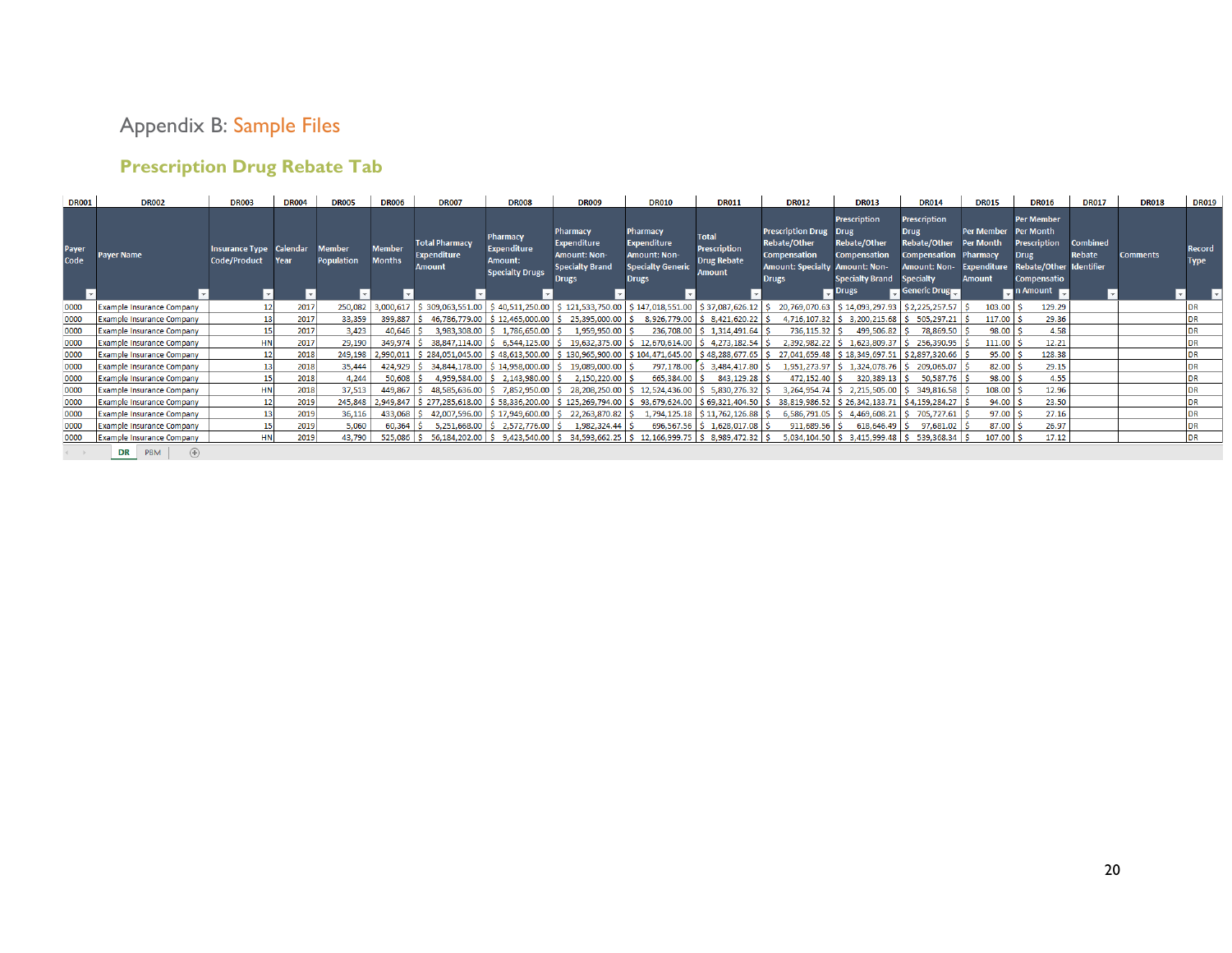## **PBM Contract Information Tab**

| <b>PM001</b>  | <b>PM002</b>                                  | <b>PM003</b>                                           | <b>PM004</b>                                                   | <b>PM005</b> | <b>PM006</b>                                         | <b>PM007</b>                       | <b>PM008</b>                                      | <b>PM009</b>    |  |
|---------------|-----------------------------------------------|--------------------------------------------------------|----------------------------------------------------------------|--------------|------------------------------------------------------|------------------------------------|---------------------------------------------------|-----------------|--|
| Payer<br>Code | <b>Payer Name</b><br>$\overline{\phantom{a}}$ | <b>Pharmacy</b><br><b>Benefit</b><br>Manager Name Code | <b>Insurance</b><br><b>Calendar</b><br>Product Type Year<br>v. |              | <b>Drug Formulary</b><br>Management?<br>$\mathbf{v}$ | <b>Rebate Contracting? Carrier</b> | Manufacturer Drug   Percent Rebate Passed to<br>v | <b>Comments</b> |  |
| 0000          | <b>Example Insurance Company</b>              | Drugs R Us                                             | 12                                                             | 2017         | All                                                  | Some                               | 0.80                                              |                 |  |
| 0000          | <b>Example Insurance Company</b>              | Drugs R Us                                             | 13                                                             | 2017         | All<br>Some                                          |                                    | 0.80                                              |                 |  |
| 0000          | <b>Example Insurance Company</b>              | Drugs R Us                                             | 15                                                             | 2017         | All                                                  | Some                               | 0.80                                              |                 |  |
| 0000          | <b>Example Insurance Company</b>              | <b>Best Rx</b>                                         | MM                                                             | 2017         | None                                                 | Some                               | 1.00                                              |                 |  |
| 0000          | <b>Example Insurance Company</b>              | Drugs R Us                                             | 12                                                             | 2018         | All                                                  | Some                               | 0.85                                              |                 |  |
| 0000          | <b>Example Insurance Company</b>              | Drugs R Us                                             | 13                                                             | 2018         | All                                                  | Some                               | 0.85                                              |                 |  |
| 0000          | <b>Example Insurance Company</b>              | Drugs R Us                                             | 15                                                             | 2018 All     |                                                      | Some                               | 0.85                                              |                 |  |
| 0000          | Example Insurance Company                     | <b>Best Rx</b>                                         | MM                                                             | 2018         | None                                                 | Some                               | 1.00                                              |                 |  |
| 0000          | <b>Example Insurance Company</b>              | Drugs R Us                                             | 12                                                             | 2019         | All                                                  | Some                               | 0.87                                              |                 |  |
| 0000          | Example Insurance Company                     | Drugs R Us                                             | 13                                                             | 2019         | All                                                  | Some                               | 0.87                                              |                 |  |
| 0000          | Example Insurance Company                     | Drugs R Us                                             | 15                                                             | 2019         | All                                                  | Some                               | 0.87                                              |                 |  |
| 0000          | Example Insurance Company                     | Best Rx                                                | <b>MM</b>                                                      |              | 2019 None                                            | Some                               | 1.00                                              |                 |  |
|               | <b>PBM</b><br><b>DR</b><br>$\left( +\right)$  |                                                        |                                                                |              |                                                      |                                    |                                                   |                 |  |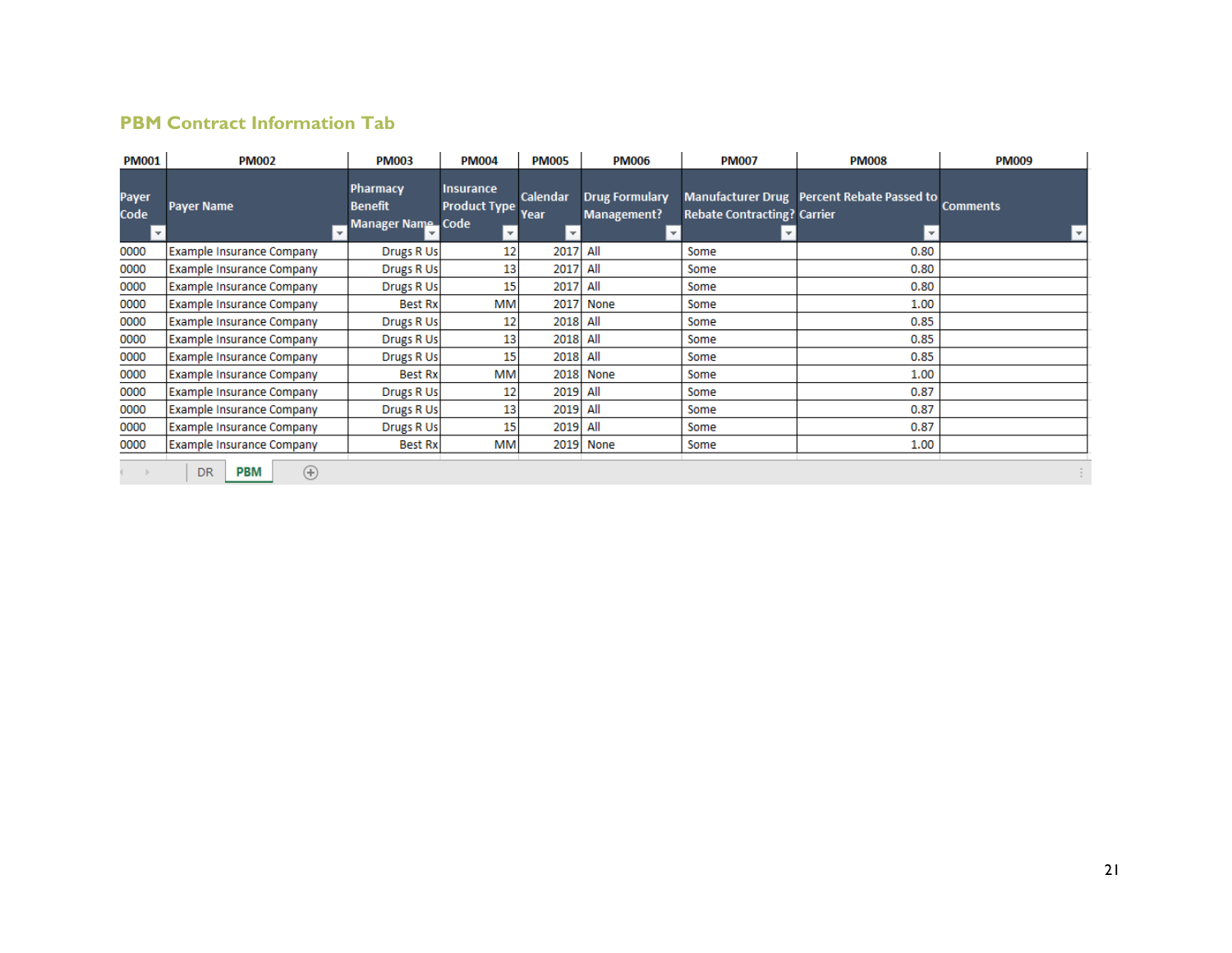## Appendix C: Frequently Asked Questions

#### **1) When is each file due?**

Test files for Alternative Payment Models, Drug Rebate and Control Totals are due by July 15, 2020. Test files should include data for calendar year 2017.

Final production files are due by September 30, 2020. Production files must be submitted with data for three previous calendar years – 2017, 2018, 2019.

#### **2) How should the files be submitted and named?**

Files should be submitted in Excel format (.xlsx, .xls, or .csv) through the SFTP server. Naming conventions should follow the template:

TESTorPROD\_PayerID\_SubmissionYearDueFileTypeVersionNumber.xlsx

For example, the following naming conventions will be used for testing and production in 2020: TEST\_0000\_2020DRv01. xlsx PROD\_0000\_2020DRv02. xlsx

#### **3) What is the objective for collecting Drug Rebate data?**

The drug rebate data will allow CIVHC to report the impact of drug rebates on trends in total costs of care and in prescription drug costs in Colorado.

CIVHC does not plan to report this data by payer/submitter.

#### **4) My organization submits under multiple CIVHC-assigned payer codes. How should I handle this in the Drug Rebate file?**

You may submit this information in one file. However, be sure to enter each assigned payer code (DR001) and enter requested information for each code separately. Please note that the Alternative Payment Model (APM) files should be submitted separately for each payer code.

#### **5) What is the timeframe of the payments included in the Drug Rebate files?**

Fill dates corresponding to each of the three most recent calendar years (2017, 2018 and 2019) should reported in these files.

#### **6) What is the process for requesting waivers to the Drug Rebate file submission requirements?**

Please complete the form on page two of Appendix A, "Data Submission Waiver Instructions - APM and Drug Rebate Files" and email it to **[submissions@civhc.org](mailto:submissions@civhc.org)**. CIVHC will review the document and provide comments, if necessary. CIVHC will then complete the Data Submission Waiver Agreement and combine this with the completed instruction file submitted by your organization. CIVHC will provide this document to you for your records.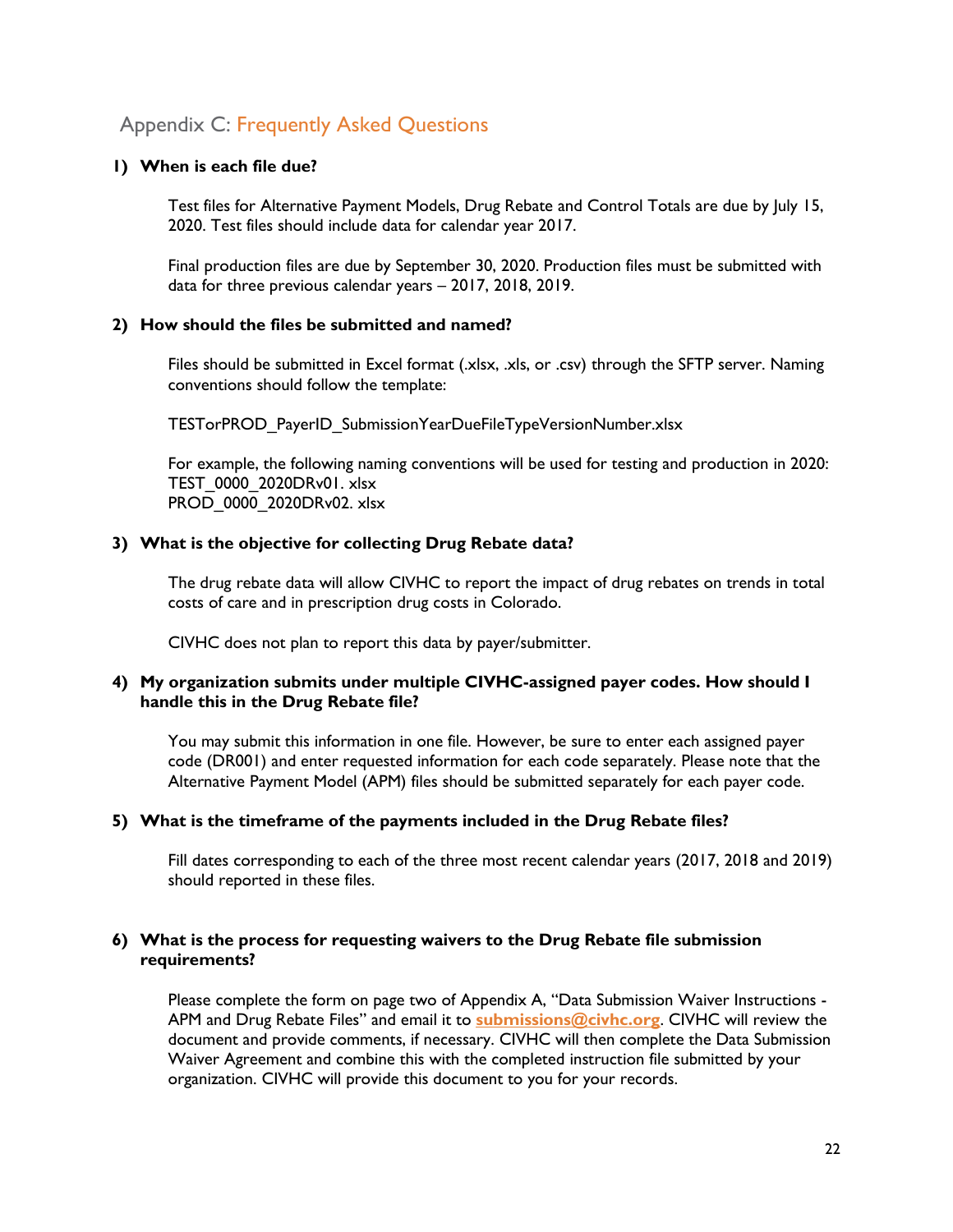Please submit these waiver documents no later than July 1, 2020.

#### **7) Will you be joining these files to the other claims files (MC, PC, ME, MP) that we submit to the APCD?**

No, we will not join these files to the data in the APCD. However, we will compare the paid amounts and member months in these files to ensure the numbers are in the same ball park.

#### **8) In the Drug Rebate file, what date should be used as the basis for reporting pharmacy expenditures?**

Payers should base these records on fill date.

#### **9) Which members (DR005) should be included when reporting pharmacy expenditures and rebates?**

Members are defined as those individuals covered by the payer and residing in the state of Colorado. This field should reflect the total distinct member population that applies to the given row. If the payer cannot report the information requested in this file for Colorado residents only, they should contact CIVHC.

#### **10)How are member months (DR006) defined?**

The number of members receiving primary health insurance coverage by a plan over the specified period of time expressed in months of membership. The member months provided in this field should correspond to the patient population identified in Member Population. All members in the defined member population must be counted in the member month value. If your organization covers a person for even one day of the month, even if it's the 1st or the 31st, then this counts as a member month.

Please note that for the Commercial insurance category, payers should only report on those members for whom they have complete pharmacy expenditure and prescription drug rebate information. Any members for which a payer has no pharmacy expenditure or prescription drug rebate data, or partial pharmacy expenditure or prescription drug rebate data, should be excluded from this data reporting. As a result, all member month, pharmacy expenditure, and prescription drug rebate data for excluded members should be excluded from this data filing.

#### **11)What payment amounts should be included in the payment fields (DR007-DR010)?**

The sum of all incurred claim *allowed payment amounts* to pharmacies for prescription drugs, biological products, or vaccines as defined by the payer's prescription drug benefit in a given calendar year should be included in these fields. This amount shall include member cost sharing amounts. This shall include all incurred claims for individuals included in the member population regardless of where the prescription drugs are dispensed (i.e., includes claims from in-state and out-of-state providers). Please refer to the Data Submission Guide (DSG) or Manual for a complete definition.

#### **12)How do you define specialty drugs (DR008 and DR012)?**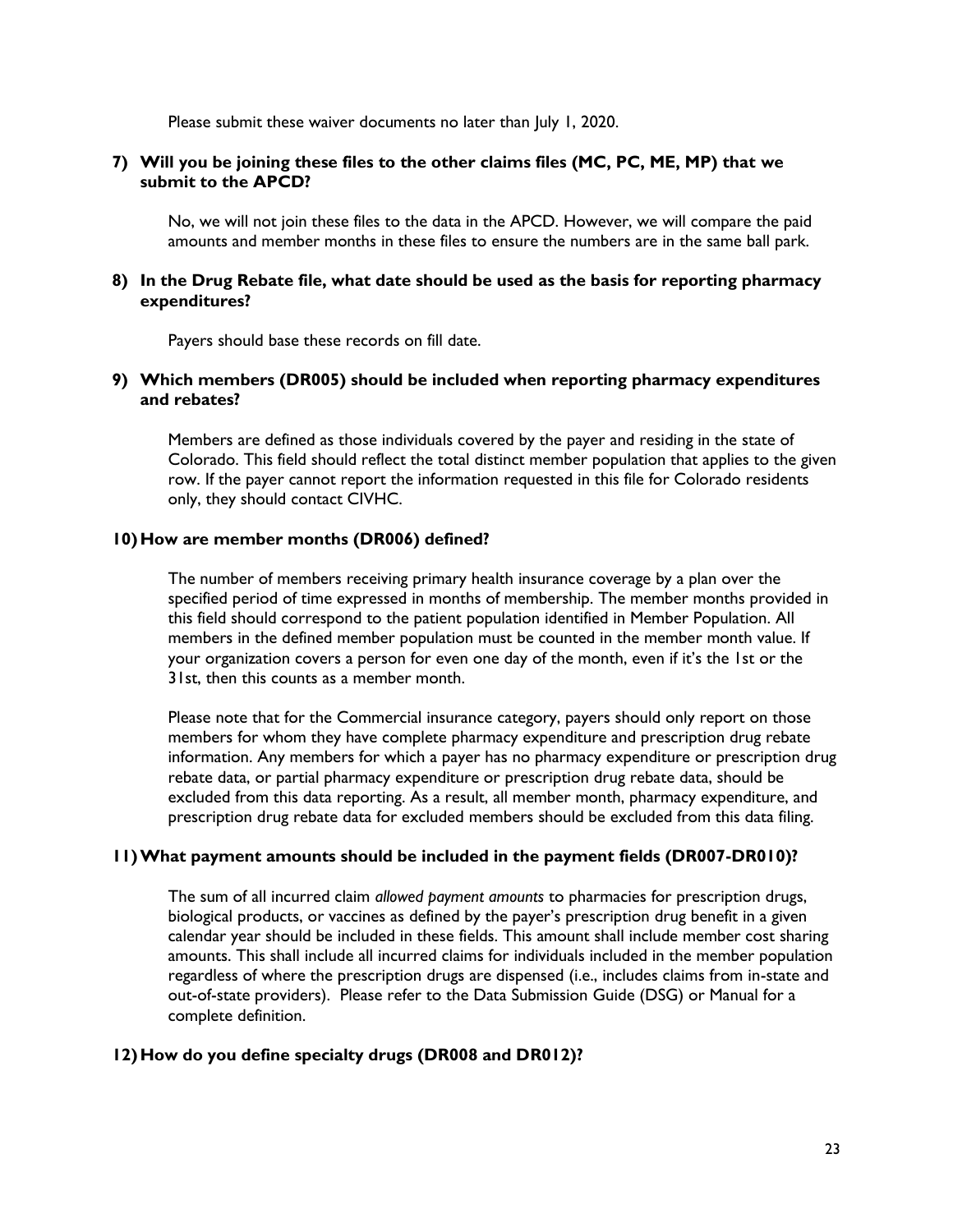Specialty drugs are defined based on the payer's definition. CIVHC will NOT provide a list of what we consider specialty drugs.

#### **13)My organization is unable to break out the drug rebate amount by specialty, brand, and generic drugs (DR008-DR010, DR012-DR014). How should I populate these fields?**

Please contact CIVHC with the details of what you are unable to submit. CIVHC will work with you to develop modified data specifications that accommodate your data limitations and allow CIVHC to fulfill its statutory obligations.

#### **14)How is Total Prescription Drug Rebate Amount (DR011) defined? Does it include prior year dollars included from any retro-active payments?**

CIVHC intends to use the definition established by the Massachusetts Center for Healthcare Information and Analysis, below. Payers should report only rebate amounts that are associated with payments for prescriptions filled during the reported calendar year. Payers should report retroactive payments in the calendar year when the associated prescriptions were filled.

Total rebates, and other price concessions (including concessions from price protection and hold harmless contract clauses) provided by pharmaceutical manufacturers for prescription drugs with specified dates of fill, excluding manufacturer-provided fair market value bona fide service fees. This amount shall include PBM rebate guarantee amounts as well as any additional rebate amounts transferred by the PBM in addition to the rebate guarantee amounts. This amount shall include the total amount of prescription drug rebates and price concessions provided by pharmaceutical manufacturers, regardless of whether they are conferred to the payer directly by the manufacturer, a PBM, or any other entity. In addition, this amount shall include the total amount of prescription drug rebates and price concessions provided by pharmaceutical manufacturers, regardless of whether the they are conferred to the payer through regular aggregate payments, on a claim-by-claim basis at the point-of-sale, as part of retrospective financial reconciliations (including reconciliations that also reflect other contractual arrangements), or by any other method.

#### **15) How is Combined Rebate Identifier (DR017) going to be used by CIVHC?**

Some carriers are unable to submit claims data for each individual insurance category and the most granular data they are able to submit is for multiple categories. This Combined Rebate Identifier will allow CIVHC to determine whether the submitted information is for individual or combined insurance categories. If your organization must use this field, please contact CIVHC.

#### **16)What should I include in Comments (DR018)?**

This cell should be used if a payer cannot fully complete the Drug Rebate file to the specifications outlined in the DSG. The payer should enter an explanation of how their submission differs from the specifications.

#### **17)What should be included in Record Type (DR019)?**

Please populate each record in the Drug Rebate file with "DR". This is for administrative purposes.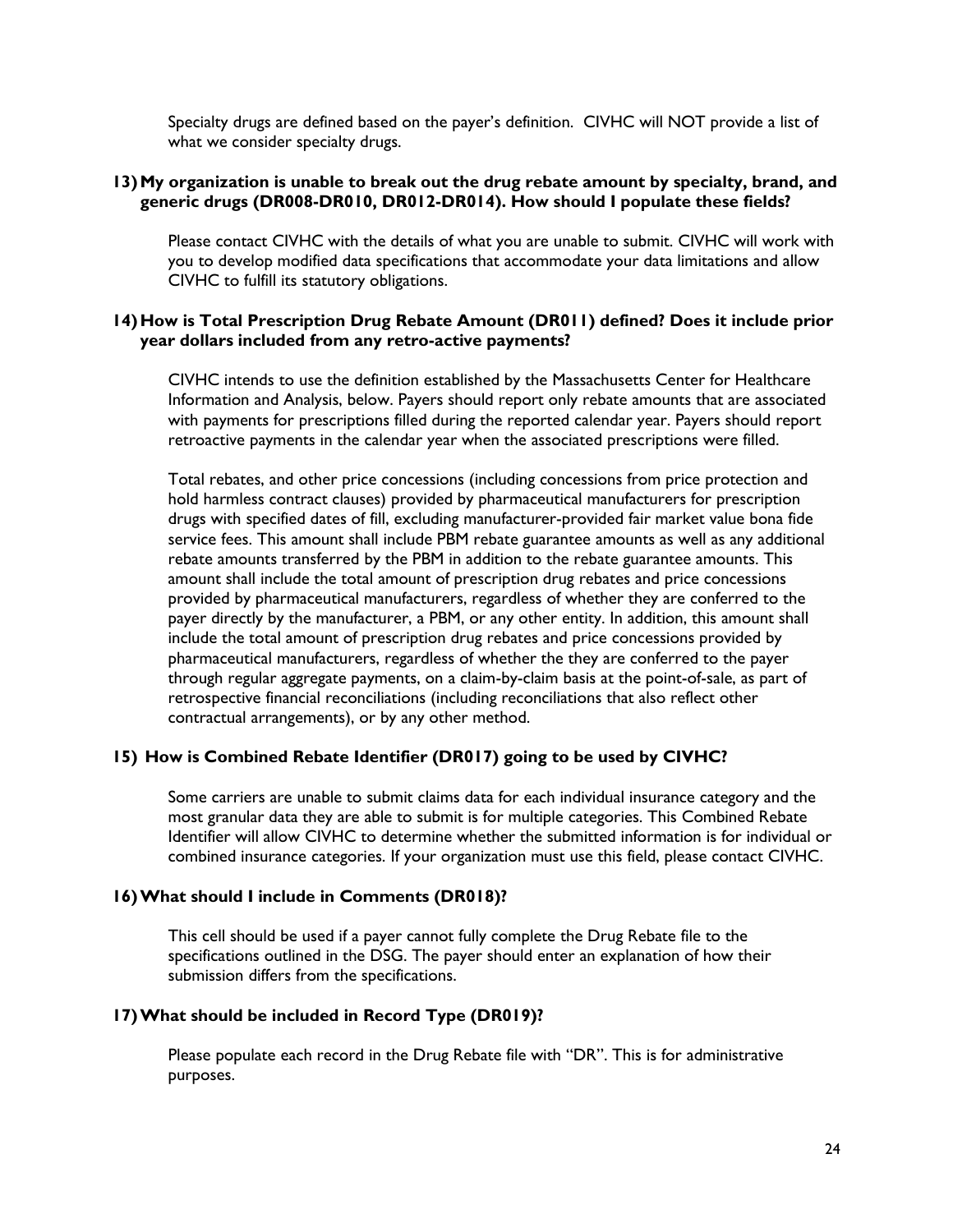#### **18)My organization is a PBM, but the PBM Contract tab asks about a payer's relationship with a PBM. How should I approach this section of the Drug Rebate filing?**

As a PBM, you are not required to complete the contract information tab. After you complete the Drug Rebate template tab, you can leave the PBM tab blank.